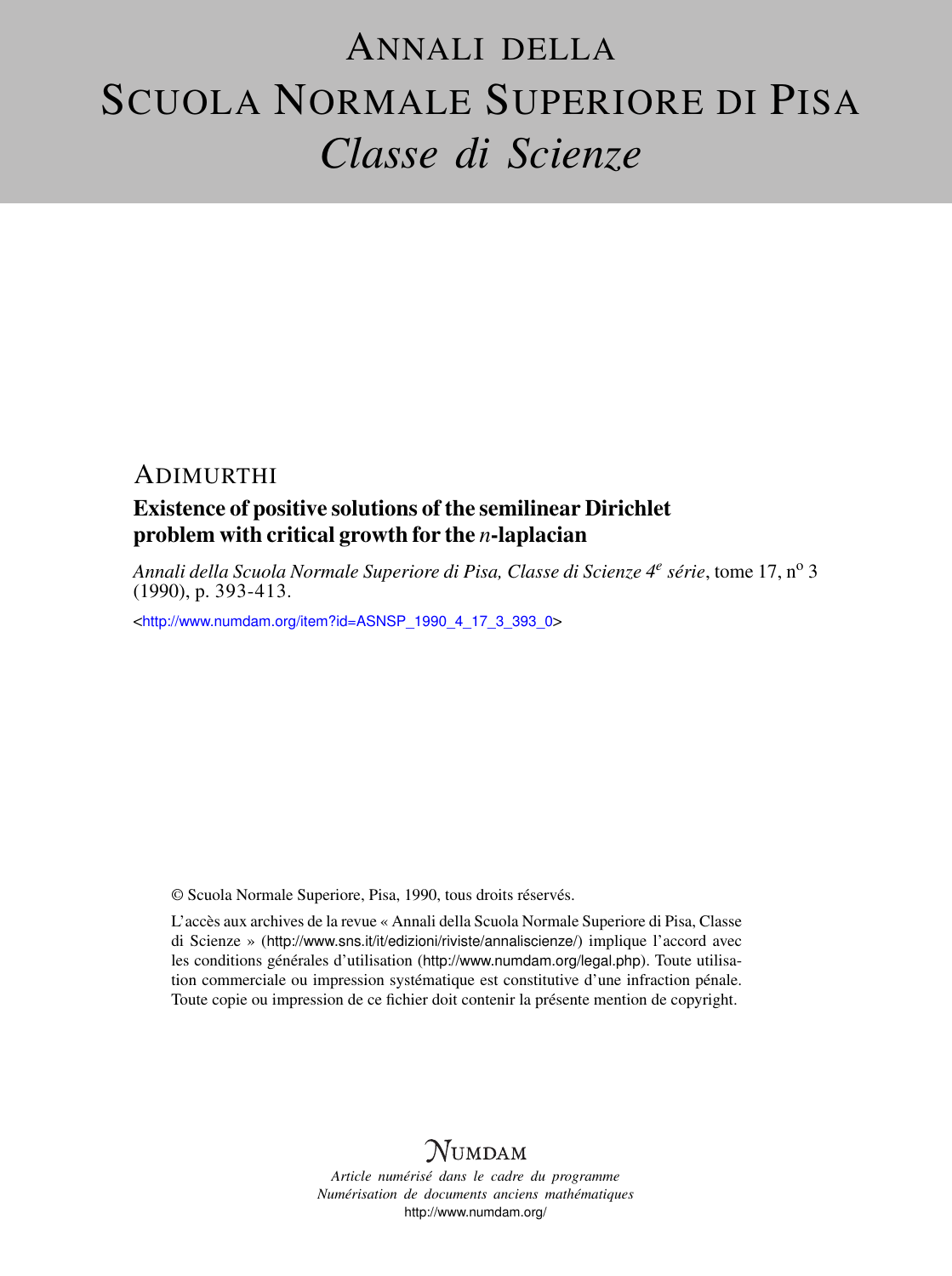### Existence of Positive Solutions of the Semilinear Dirichlet Problem with Critical Growth for the *n*-Laplacian

#### ADIMURTHI

#### 1. - Introduction

Let  $\Omega$  be a bounded open set in  $\mathbb{R}^n$  with smooth boundary. We are looking for a solution of the following problem:

Let  $1 < p \leq n$ , find  $u \in W_0^{1,p}(\Omega) \setminus \{0\}$  such that

(1.1) 
$$
\Delta_p u = f(x, u)|u|^{p-2} \quad \text{in } \Omega
$$

$$
u \ge 0,
$$

where  $\Delta_p u = \text{div}(|\nabla u|^{p-2} \nabla u)$  is the p-Laplacian and  $f : \overline{\Omega} \times \mathbb{R} \to \mathbb{R}$  is a  $C^1$ -function with  $f(x, 0) = 0$ ,  $f(x, t) \ge 0$  for  $t \ge 0$  and of critical growth.

For  $p = 2$  and  $n \ge 3$ , Brézis-Nirenberg [4] have studied the existence and non-existence of solution of  $(1.1)$  when f has critical growth of the form  $u^{(n+2)/(n-2)} + \lambda u$ . A generalization of this result, on the same lines, for the p-Laplacian with  $p \le n$  and  $p^2 \le n$ , has been studied by Garcia Azorero-Peral Alonso [7]. When  $p = n$ , in view of the Trudinger [13] imbedding, a critical growth function  $f(x, u)$  behaves like  $\exp(b|u|^{n/(n-1)})$  for some  $b > 0$ . In this context, when  $p = n = 2$  and  $\Omega$  is a ball in  $\mathbb{R}^2$ , existence of a solution of (1.1) has been studied by Adimurthi [1], Atkinson-Peletier [2]. The method used by Atkinson-Peletier is a shooting method and hence cannot be generalized to solve  $(1.1)$  in an arbitrary domain. Whereas in Adimurthi  $[1]$ ,  $(1.1)$  is solved via variational method which is in the spirit of Brezis-Nirenberg [4] and, based on this method, we prove the following main result in this paper.

Let  $f(x, t) = h(x, t) \exp(b|t|^{n/(n-1)})$  be a function of critical growth and  $F(x, t)$  be its primitive (see definition (2.1)). For  $u \in W_0^{1,n}(\Omega)$ , let

(1.2) 
$$
J(u) = \frac{1}{n} \int_{\Omega} |\nabla u|^n dx - \int_{\Omega} F(x, u) dx
$$

Pervenuto alla Redazione il 22 Ottobre 1988 e in forma definitiva l' 11 Agosto 1989.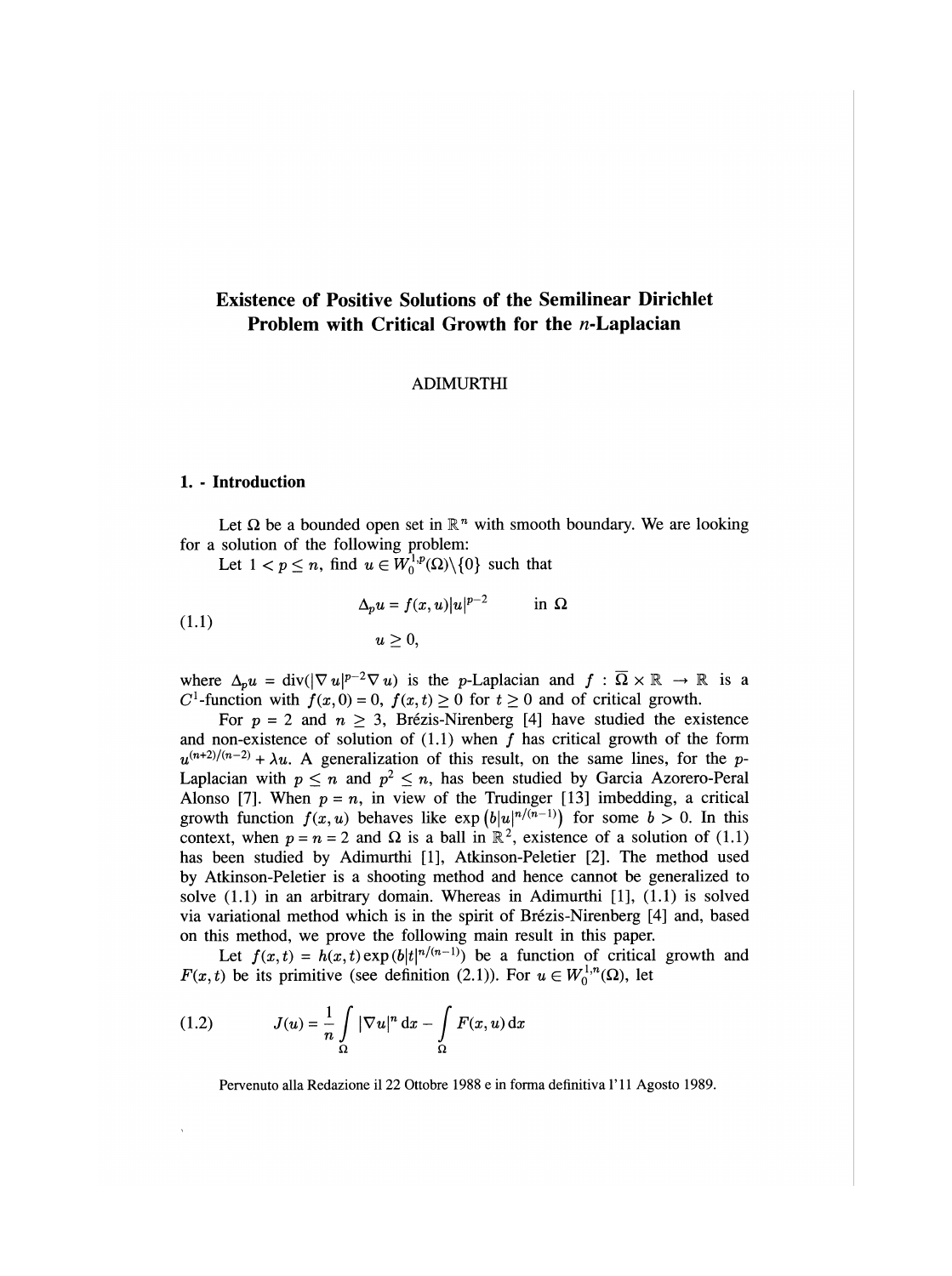$$
(1.3) \qquad \lambda_1(u) = \inf \left\{ \int_{\Omega} |\nabla u|^n \, \mathrm{d}x; \ u \in W_0^{1,n}(\Omega), \int_{\Omega} |u|^n \, \mathrm{d}x = 1 \right\}
$$

(1.4) 
$$
\alpha_n = n\omega_n^{1/(n-1)}, \text{ where } \omega_n = \text{ Volume of } S^{n-1}
$$

THEOREM Let  $f(x,t) = h(x,t) \exp(b|t|^{n/(n-1)})$  be a function of critical growth on  $\Omega$ . Then

1) 
$$
J: W_0^{1,n}(\Omega) \to \mathbb{R}
$$
 satisfies the Palais-Smale Condition on the interval  $\left(-\infty, \frac{1}{n} \left(\frac{\alpha_n}{b}\right)^{n-1}\right)$ ;

2) Let  $f'(x,t) = \frac{\partial}{\partial t} f(x,t)$  and further assume that

(1.5) 
$$
\sup_{x \in \overline{\Omega}} f'(x, 0) < \lambda_1(\Omega)
$$

(1.6) 
$$
\overline{\lim}_{t \to \infty} \inf_{x \in \overline{\Omega}} h(x, t) t^{n-1} = \infty,
$$

then there exists some  $u_0 \in W_0^{1,n}(\Omega) \setminus \{0\}$  such that

(1.7) 
$$
\Delta_n u_0 = f(x, u_0) u_0^{n-2} \quad in \ \Omega
$$

$$
u_0 \ge 0
$$

$$
u_0 = 0 \quad on \ \partial\Omega.
$$

The method adopted to solve  $(1.7)$  in Brézis-Nirenberg  $[4]$  does not work because of the critical growth is of exponential type. Here we adapt the method of artificial constraint due to Nehari [11]. The main idea of the proof is as follows:

Define

$$
(1.8) \qquad \frac{a(\Omega, f)^n}{n} = \inf \left\{ J(u); \int_{\Omega} |\nabla u|^n dx = \int_{\Omega} f(x, u) u^{n-1} dx, u \neq 0 \right\},
$$

then the minimizer of  $(1.8)$  is a solution of  $(1.7)$ .

It has to be noted that  $\alpha_n$  is the best constant appearing in Moser's [10] result about the Trudinger's imbedding of  $W_0^{1,n}(\Omega)$ . In view of this, one expects that J should satisfy the Palais-Smale Condition on  $\left(-\infty, \frac{1}{n} \left(\frac{\alpha_n}{b}\right)^{n-1}\right)$ . Therefore, in order to get a minimizer of  $(1.8)$ , the question remains to show that

(1.9) 
$$
a(\Omega, f)^n < \left(\frac{\alpha_n}{b}\right)^{n-1}
$$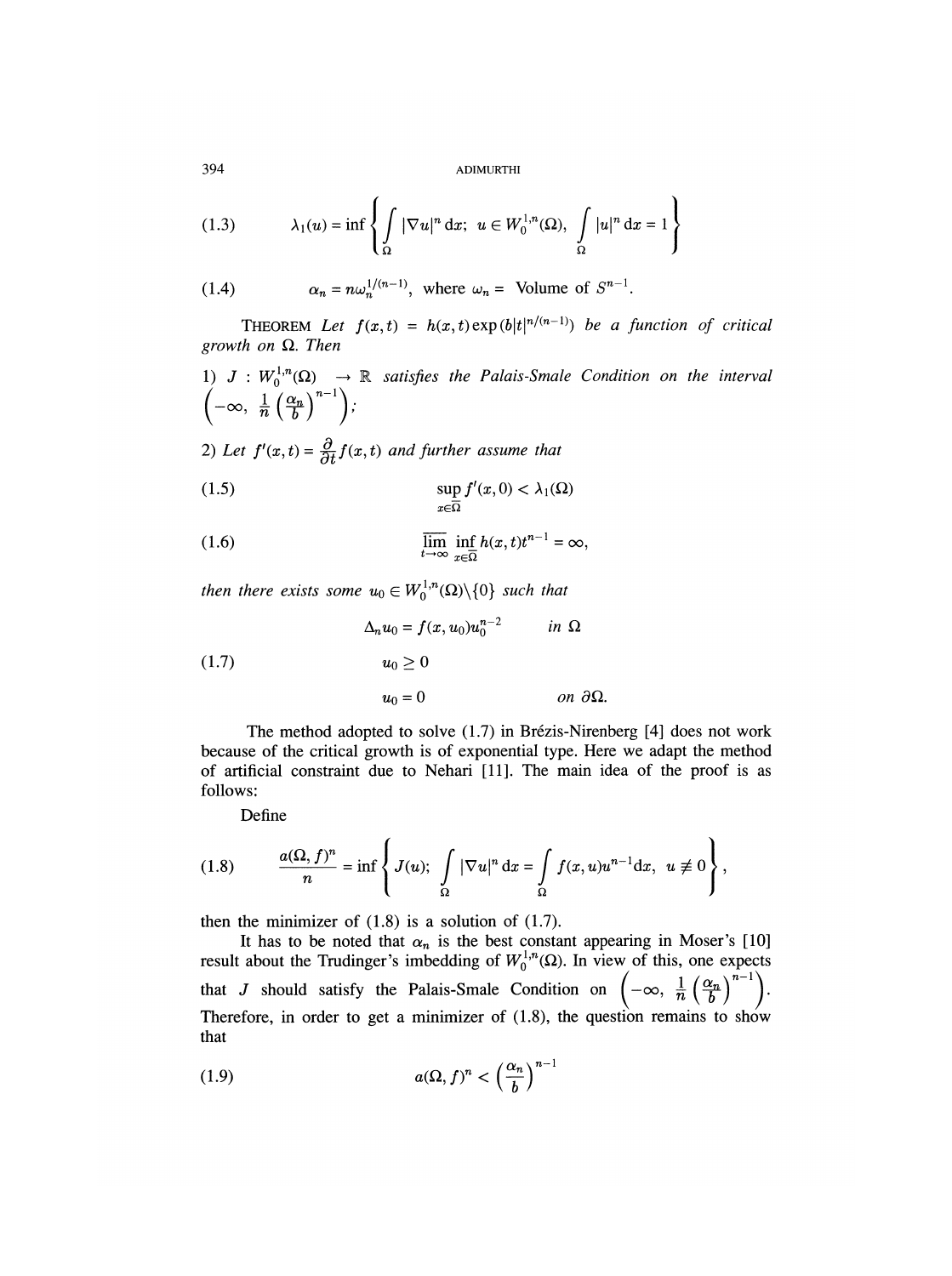395

and this has been achieved by showing the following relation

(1.10) 
$$
\sup_{\Omega} \int_{\Omega} f(x, a(\Omega, f)w)w^{n-1} dx \leq a(\Omega, f).
$$

In the forthcoming paper (jointly with Yadava), we discuss the bifurcation and multiplicity results for  $(1.7)$  when  $n = 2$ .

#### 2. - Preliminaries

Let  $\Omega$  be a bounded domain with smooth boundary. In view of the Trudinger-Moser [13,10] imbedding, we have the following definition of functions of critical growth.

DEFINITION 2.1. Let  $h : \overline{\Omega} \times \mathbb{R} \to \mathbb{R}$  be a  $C^1$ -function and  $b > 0$ . Let  $f(x, t) = h(x, t) \exp (b|t|^{n/(n-1)})$ . We say that f is a function of critical growth on  $\Omega$  if the following holds:

There exist constants  $M > 0$ ,  $\sigma \in [0, 1)$  such that, for every  $\epsilon > 0$ , and for every  $(x, t) \in \overline{\Omega} \times (0, \infty)$ ,

 $(H_1)$   $f(x, 0) = 0$ ,  $f(x,t) > 0$ ,  $f(x,t)t^{n-1} = f(x,-t)(-t)^{n-1}$ ;  $(H_2)$   $f'(x,t) > \frac{f(x,t)}{t}$ , where  $f'(x,t) = \frac{\partial f}{\partial t}(x,t);$  $(H_3)$   $F(x,t) \leq M(1 + f(x,t)t^{n-2+\sigma})$ , where

$$
F(x,t) = \int\limits_0^t f(x,s)s^{n-2} \,\mathrm{d} s
$$

is the primitive of  $f$ ;

(H<sub>4</sub>)  $\lim_{t \to \infty} \sup_{x \in \overline{\Omega}} h(x, t) \exp \left(-\epsilon t^{n/(n-1)}\right) = 0,$ 

$$
\lim_{t\to\infty}\inf_{x\in\overline{\Omega}}h(x,t)\exp\left(\epsilon t^{n/(n-1)}\right)=\infty.
$$

Let  $A(\Omega)$  denote the set of all functions of critical growth on  $\Omega$ . EXAMPLES. In view of  $(H_1)$ , it is enough to define f on  $\overline{\Omega} \times (0, \infty)$ .

For  $m \ge 1$ ,  $b > 0$ ,  $\beta \ge 0$  and  $0 \le \alpha < \frac{n}{n-1}$ ,  $f(x,t) =$  $1)$  $t^m$  exp( $\beta t^{\alpha}$ ) exp( $bt^{n/(n-1)}$ ) is in  $A(\Omega)$ .

2) 
$$
f(x,t) = t^2 e^{-t} \exp(t^{n/(n-1)})
$$
 is in  $A(\Omega)$ .

Let  $f(x, t) = h(x, t) \exp\left(bt^{n/(n-1)}\right)$ , satisfying  $(H_1)$  and  $(H_4)$ .  $3)$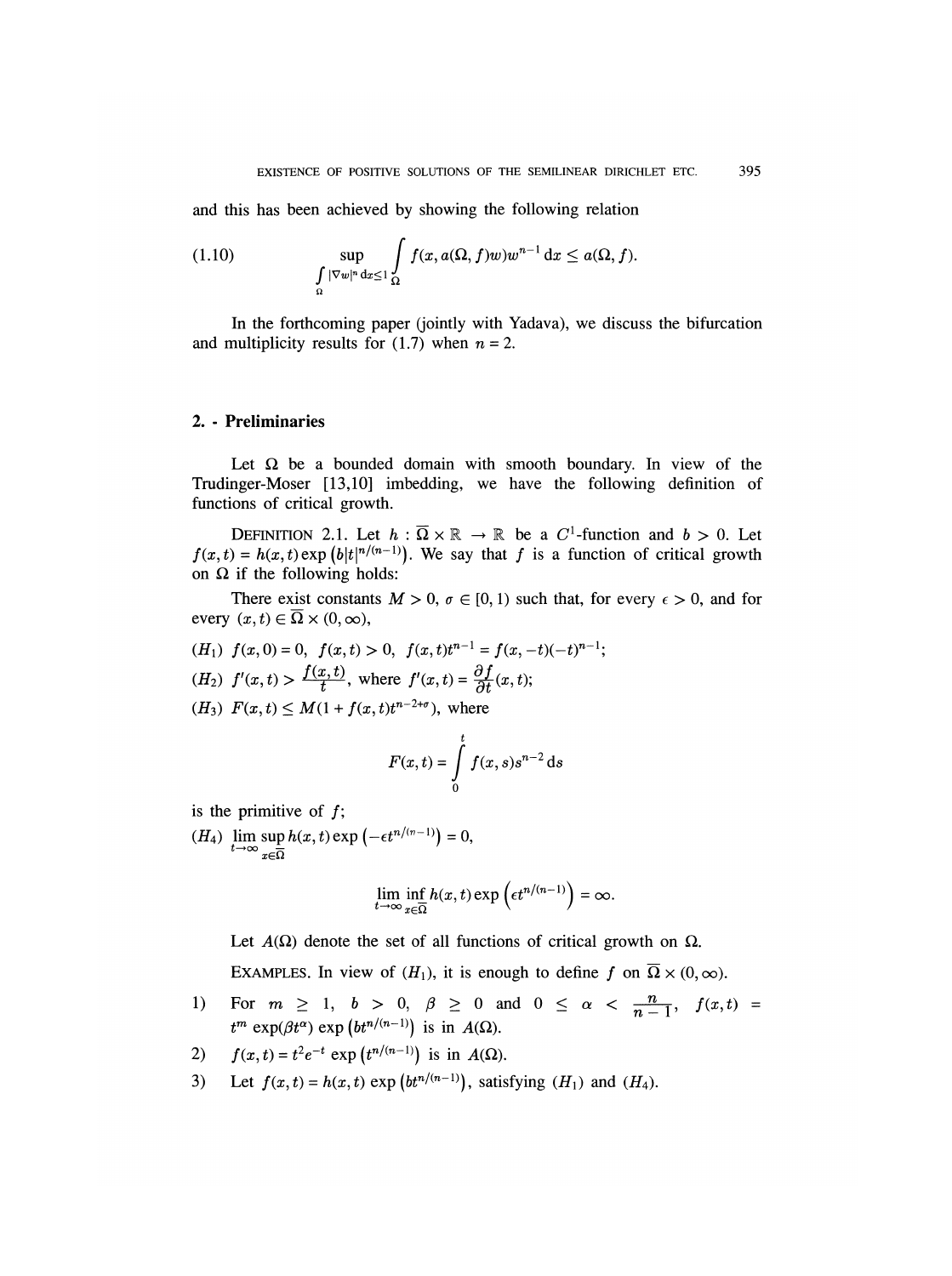Further assume that  $h'(x,t) \ge \frac{h(x,t)}{t}$  for  $(x,t) \in \overline{\Omega} \times (0,\infty)$ . Then f is in  $A(\Omega)$ .

For

$$
\frac{f'(x,t)}{f(x,t)} = \frac{h'(x,t)}{h(x,t)} + \frac{nb}{n-1}t^{1/(n-1)} > \frac{1}{t}
$$

and hence f satisfy  $(H_2)$ .

$$
F(x,t) - F(x,\epsilon) = \frac{n-1}{nb} \int_{\epsilon}^{t} h(x,s)s^{n-1-\sigma} \frac{d}{ds} \exp\left(b s^{n/(n-1)}\right) ds
$$
  

$$
\leq \frac{n-1}{nb} \left[ f(x,t)t^{n-2-\sigma} - f(x,\epsilon) \epsilon^{n-2-\sigma} \right].
$$

This implies that there exists a constant  $M > 0$  such that  $F(x, t)$  $M[1 + f(x, t)t^{n-2-\sigma}]$  for  $(x, t) \in \Omega \times (0, \infty)$ . This shows that f satisfy  $(H_3)$  and hence  $f \in A(\Omega)$ .

Let  $W_0^{1,n}(\Omega)$  be the usual Sobolev space and  $f(x, t) = h(x, t)$  exp (i.e. be in  $A(\Omega)$ . For  $u \in W_0^{1,n}(\Omega)$ , define

(2.1) 
$$
||u||^{n} = \int_{\Omega} |\nabla u|^{n} dx
$$

(2.2) 
$$
J(u) = \frac{1}{n} ||u||^{n} - \int_{\Omega} F(x, u) dx
$$

(2.3) 
$$
I(u) = \frac{1}{n} \int_{\Omega} f(x, u) u^{n-1} dx - \int_{\Omega} F(x, u) dx
$$

(2.4) 
$$
\partial B(\Omega, f) = \left\{ u \in W_0^{1,n}(\Omega) \setminus \{0\}; \ ||u\|^n = \int_{\Omega} f(x, u) u^{n-1} dx \right\}
$$

 $\ddot{\phantom{0}}$ 

(2.5) 
$$
\frac{a(\Omega, f)^n}{n} = \inf \{ J(u); \ u \in \partial B(\Omega, f) \}
$$

(2.6) 
$$
\lambda_1(\Omega) = \inf \left\{ ||u||^n; \int_{\Omega} |u|^n dx = 1 \right\}
$$

$$
\alpha_n = n\omega_n^{1/(n-1)}
$$
, where  $\omega_n$  = Volume of  $S^{n-1}$ .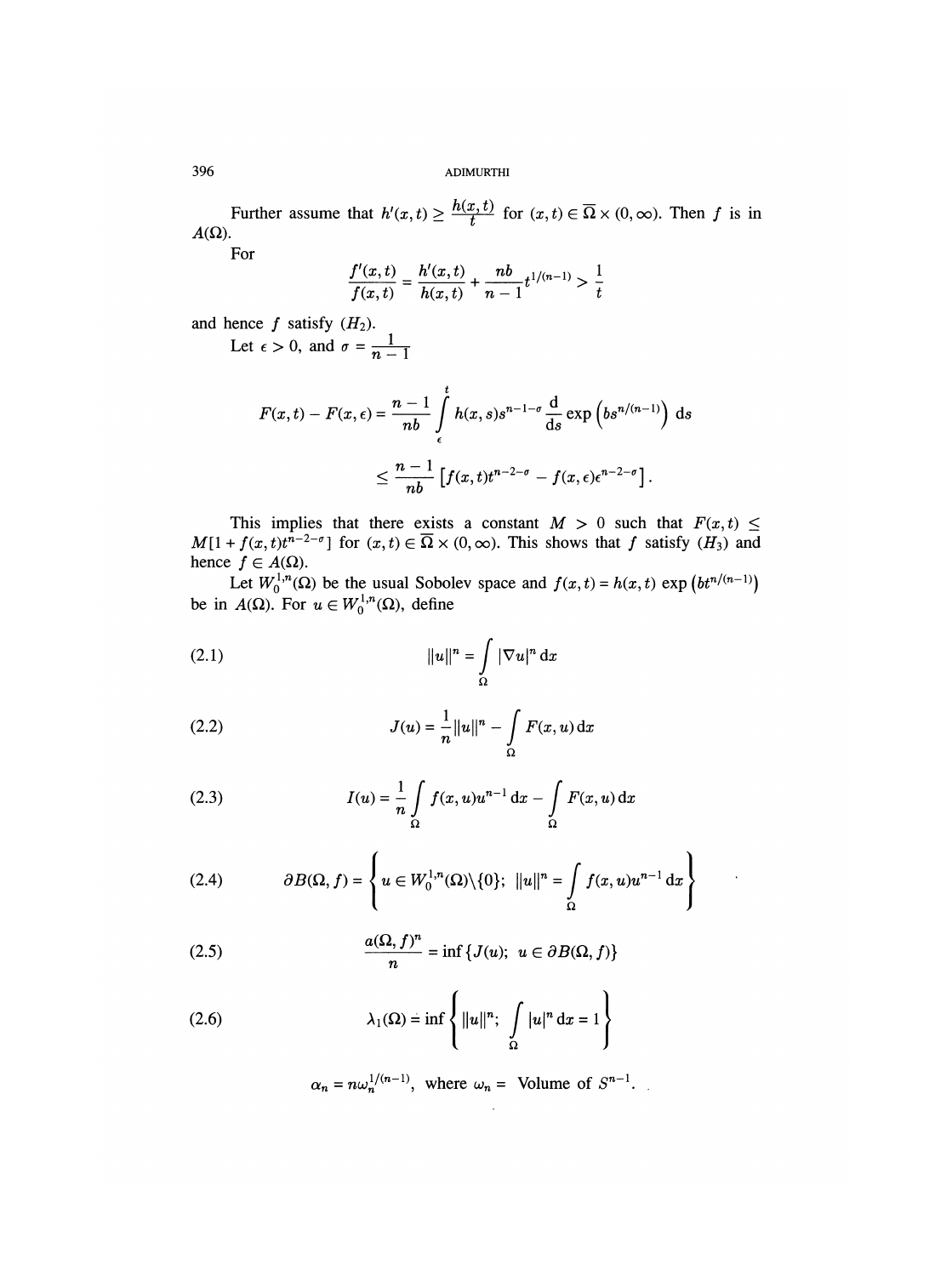DEFINITION OF MOSER FUNCTIONS. Let  $x_0 \in \Omega$  and  $R \leq d(x_0, \partial \Omega)$ , where d denotes the distance from  $x_0$  to  $\partial\Omega$ . For  $0 < \ell < R$ , define

$$
m_{\ell,R}(x,x_0) = \frac{1}{\omega_n^{1/n}} \begin{cases} \left(\log \frac{R}{\ell}\right)^{1-\frac{1}{n}} & \text{if } 0 \le |x-x_0| \le \ell \\ \\ \frac{\log \frac{R}{\ell}}{\left(\log \frac{R}{\ell}\right)^{1/n}} & \text{if } \ell \le r = |x-x_0| \le R \\ 0 & \text{if } |x-x_0| \ge R. \end{cases}
$$

Then it is easy to see that  $m_{\ell,R} \in W_0^{1,n}(\Omega)$  and  $||m_{\ell,R}|| = 1$ .

For the proof of our theorem, we need the following two results whose proof is found in Moser [10] and P.L. Lions [9] respectively.

THEOREM 2.1 (Moser). 1) Let  $u \in W_0^{1,n}(\Omega)$ , and  $p < \infty$ , then  $\exp\left(|u|^{n/(n-1)}\right) \in L^p(\Omega)$ .

$$
2)\left(\frac{\alpha_n}{b}\right)^{n-1}=\max\left\{c^n;\ \sup_{\|w\|\leq 1\,\Omega}f\exp\left(bc^{n/(n-1)}|w|^{n/(n-1)}\right)\,\mathrm{d} x<\infty\right\}.
$$

 $I^{1,n}(\Omega)$  converging weakly to a non-zero function u. Then, for every p THEOREM 2.2 (P.L. Lions). Let  $\{u_k; \|u_k\| = 1\}$  be a sequence in

$$
\sup_{k}\int_{\Omega}\exp\left(p\alpha_{n}|u_{k}|^{n/(n-1)}\right) \, \mathrm{d}x < \infty.
$$

#### 3. - Proof of the Theorem

We need a few lemmas to prove the theorem. The proof of the following lemma is given in the appendix.

LEMMA 3.1. Let  $f \in A(\Omega)$ . Then we have

1) If  $u \in W_0^{1,n}(\Omega)$ , then  $f(x, u) \in L^p(\Omega)$  for all  $p \ge 0$ . 2)  $\left(\frac{\alpha_n}{b}\right)^{n-1} = \sup \left\{ c^n; \sup_{\|w\| \le 1 \Omega} \int f(x, cw) w^{n-1} dx < \infty \right\}.$ 

3) Let  $\{u_k\}$  and  $\{v_k\}$  be bounded sequences in  $W_0^{1,n}(\Omega)$  converging weakly and for almost every  $x$  in  $\Omega$  to u and v respectively. Further assume that

$$
\overline{\lim}_{k\to\infty}||u_k||^n<\left(\frac{\alpha_n}{b}\right)^{n-1}.
$$

Then, for every integer  $\ell \geq 0$ ,

$$
\lim_{k \to \infty} \int_{\Omega} \frac{f(x, u_k)}{u_k} v_k^{\ell} dx = \int_{\Omega} \frac{f(x, u)}{u} v^{\ell} dx.
$$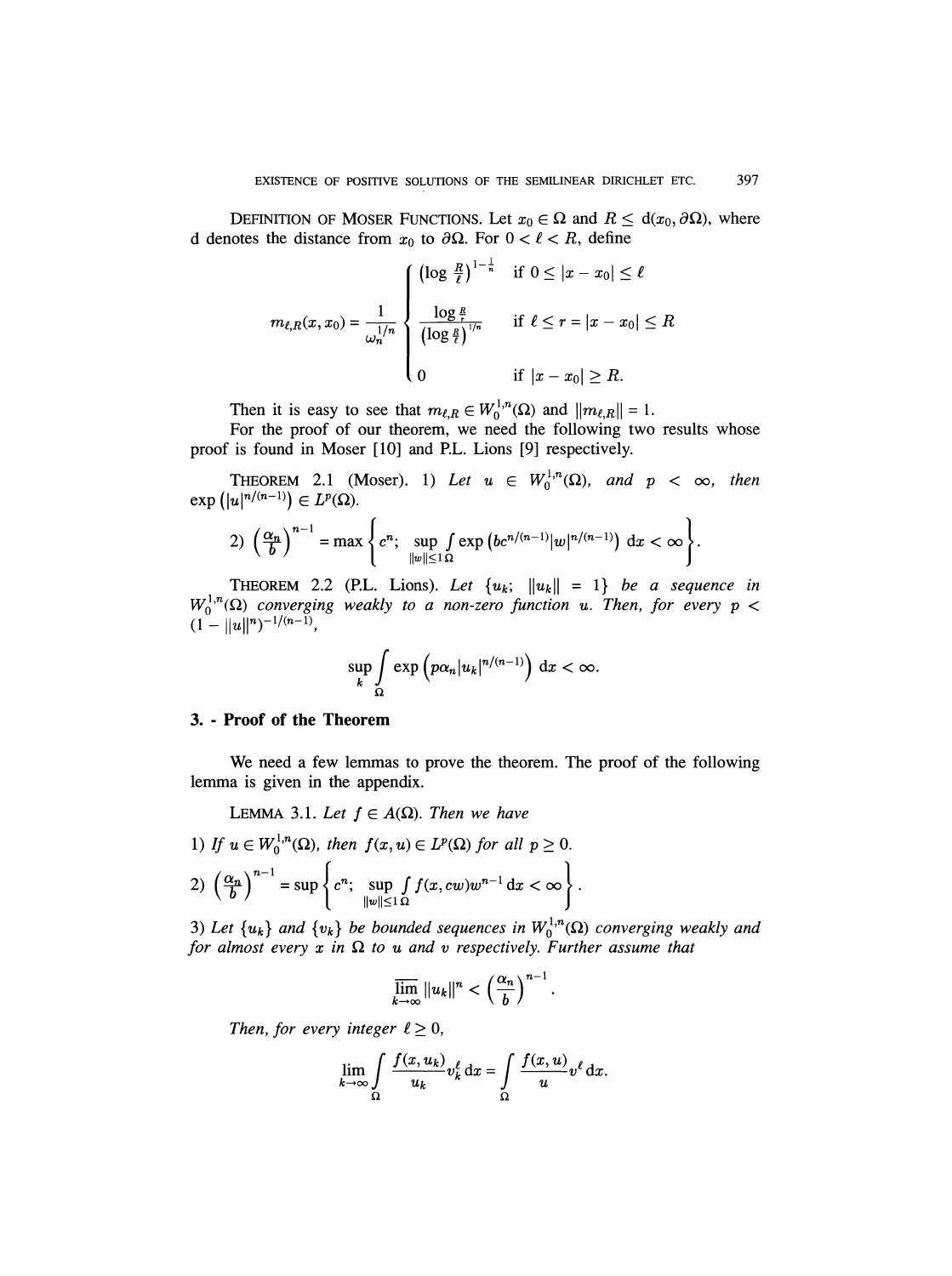4) Let  $\{u_k\}$  be a sequence in  $W_0^{1,n}(\Omega)$  converging weakly and for almost every x in  $\Omega$  to u, such that

$$
\sup_{k} \int_{\Omega} f(x, u_k) u_k^{n-1} \, \mathrm{d}x < \infty.
$$

Then, for any  $0 \leq \tau < 1$ ,

$$
\lim_{k \to \infty} \int_{\Omega} f(x, |u_k|) |u_k|^{n-2+\tau} dx = \int_{\Omega} f(x, |u|) |u|^{n-2+\tau} dx
$$

$$
\lim_{k \to \infty} \int_{\Omega} F(x, u_k) dx = \int_{\Omega} F(x, u) dx.
$$

5)  $I(u) \geq 0$  for all u and  $I(u) = 0$  iff  $u \equiv 0$ . Further, there exists a constant  $M_1 > 0$  such that, for all  $u \in V$ 

$$
\int_{\Omega} f(x, u)u^{n-1} dx \leq M_1(1 + I(u)).
$$

LEMMA 3.2. Let  $f = h \exp(b|t|^{n/(n-1)}) \in A(\Omega)$  and define

$$
h_0(t) = \inf_{x \in \overline{\Omega}} h(x, t), \quad M_0 = \sup_{t \ge 0} h_0(t) t^{n-1}, \quad R_0 = \sup_{x \in \overline{\Omega}} d(x, \partial \Omega),
$$

and

$$
k_0 = \begin{cases} \left(\frac{n}{R_0}\right)^{n/(n-1)} M_0^{-1/(n-1)} & \text{if } M_0 < \infty \\ 0 & \text{if } M_0 = \infty. \end{cases}
$$

Let  $a \geq 0$  be such that

$$
\sup_{\|w\|\leq 1}\int\limits_{\Omega}f(x,aw)w^{n-1}\,\mathrm{d}x\leq a.
$$

If 
$$
\frac{k_0}{b} < 1
$$
, then  $a^n < \left(\frac{\alpha_n}{b}\right)^{n-1}$ 

PROOF. From 2) of lemma 3.1, we have  $a^n \n\t\leq \left(\frac{\alpha_n}{b}\right)^{n-1}$ . Suppose  $a^n = \left(\frac{\alpha_n}{b}\right)^{n-1}$ . Let  $x_0 \in \Omega$  such that  $d(x_0, \partial \Omega) = R_0$  and  $0 < \ell < R_0$ . Let

$$
m_{\ell}(x)=m_{\ell,R_0}(x,x_0)
$$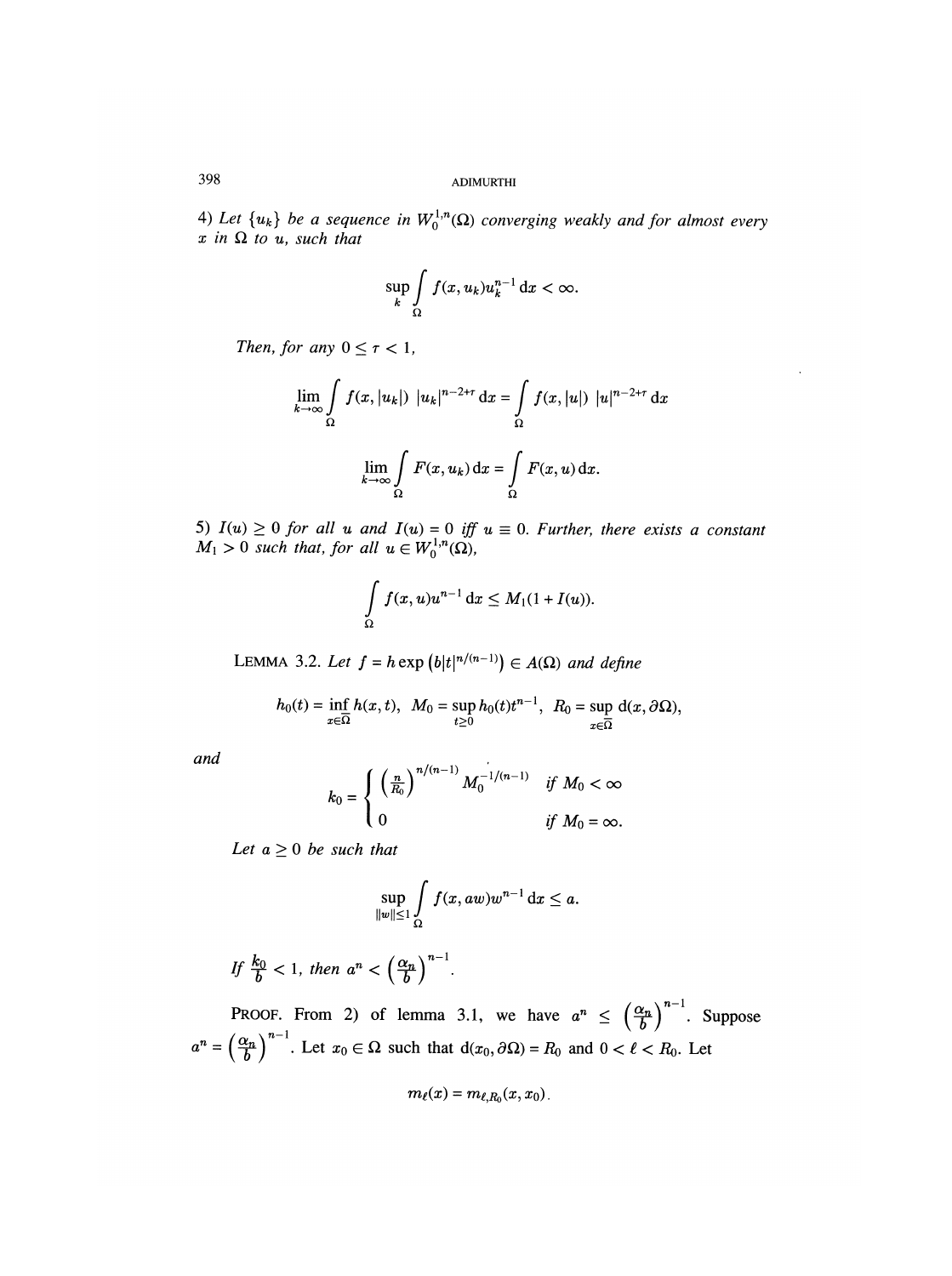$\overline{\phantom{a}}$ 

be the Moser functions and

$$
t = a\omega_n^{-1/n} \left( \log \frac{R_0}{\ell} \right)^{(n-1)/n}
$$

then from  $(3.1)$  we have

$$
a \geq \int\limits_{\Omega} f(x, am_{\ell})m_{\ell}^{n-1} dx
$$
  
\n
$$
\geq \int\limits_{B(x_0,\ell)} h_0(am_{\ell})m_{\ell}^{n-1} \exp\left(ba^{n/(n-1)}m_{\ell}^{n/(n-1)}\right) dx
$$
  
\n
$$
= \frac{h_0(t)t^{n-1}\omega_n R_0^n}{na^{n-1}}.
$$

This implies that

$$
\left(\frac{\alpha_n}{b}\right)^{n-1} = a^n \ge \frac{h_0(t)t^{n-1}\omega_n R_0^n}{n}
$$

That is, for all  $t \in (0, \infty)$ ,

$$
b \leq \left(\frac{n}{R_0}\right)^{n/(n-1)} \left(h_0(t)t^{n-1}\right)^{-1/(n-1)}
$$

and hence

$$
b \leq \left(\frac{n}{R_0}\right)^{n/(n-1)} \inf_{t \geq 0} \left(h_0(t)t^{n-1}\right)^{-1/(n-1)} \leq k_0
$$

which contradicts the hypothesis  $b > k_0$ . Hence  $a^n < \left(\frac{\alpha_n}{b}\right)^{n-1}$  and this proves the lemma.

LEMMA 3.3. (Compactness Lemma). Let f be in  $A(\Omega)$  and  $\{u_k\}$  be a sequence in  $W_0^{1,n}(\Omega)$  converging weakly and for almost every x in  $\Omega$  to a non-zero function u. Further, assume that

- There exists  $C \in \left(0, \frac{1}{n} \left(\frac{\alpha_n}{b}\right)^{n-1}\right]$  such that  $\lim_{k \to \infty} J(u_k) = C$ ;  $(i)$
- $||u||^n \ge \int_{\Omega} f(x, u)u^{n-1} dx;$  $(ii)$
- (iii)  $\sup_{k} \int_{\Omega} f(x, u_k) u_k^{n-1} dx < \infty$ ; then  $\mathbf{r}$

$$
\lim_{k \to \infty} \int\limits_{\Omega} f(x, u_k) u_k^{n-1} \, \mathrm{d}x = \int\limits_{\Omega} f(x, u) u^{n-1} \, \mathrm{d}x
$$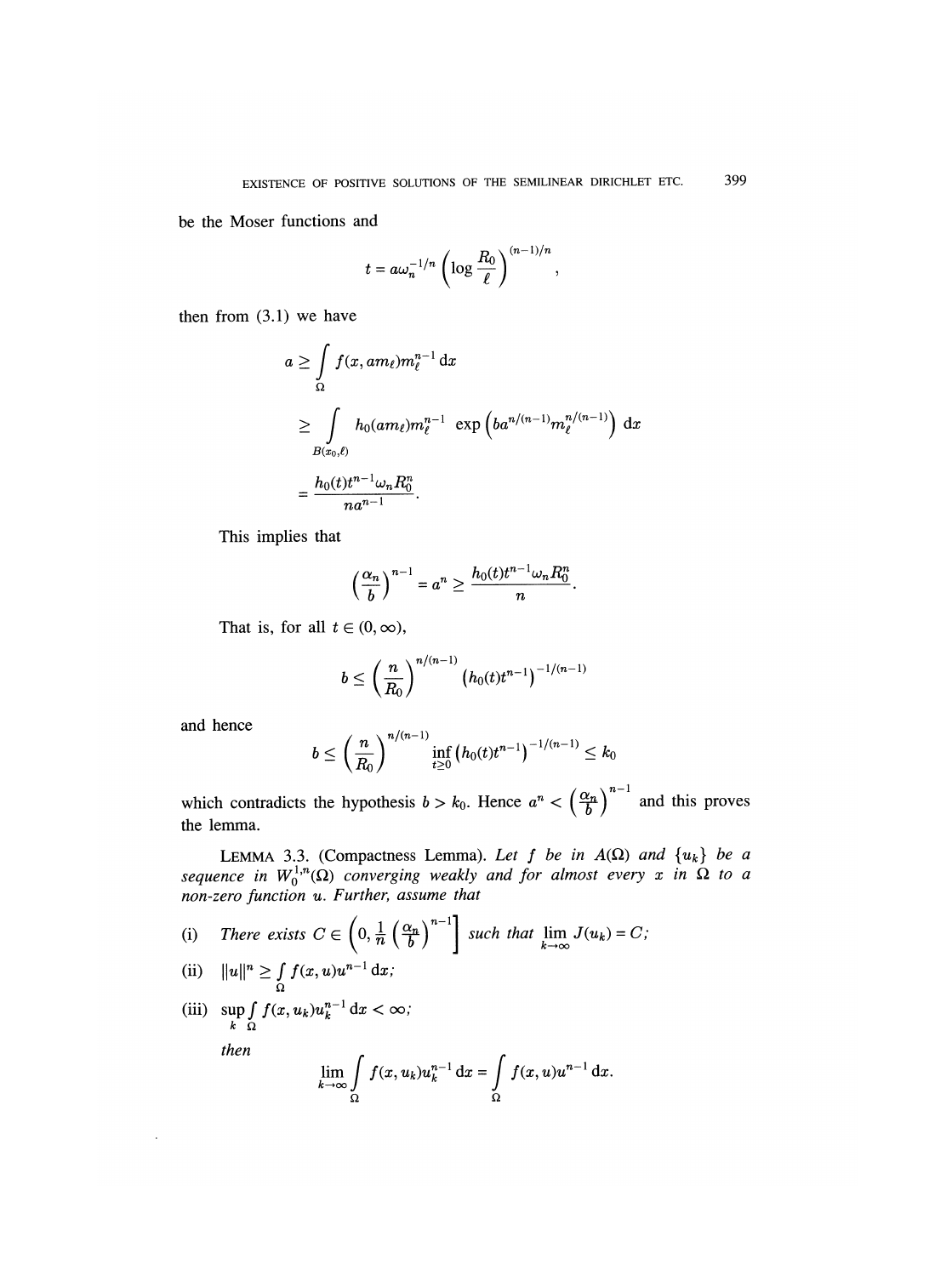PROOF. From 5) of lemma 3.1,  $I(u) > 0$ . Therefore, from (ii) we have  $J(u) \ge I(u) > 0$  and  $J(u) \le \lim_{k \to \infty} J(u_k) = C$ . Hence we can choose an  $\epsilon > 0$ such that

(3.2) 
$$
(C - J(u)) (1 + \epsilon)^{n-1} < \frac{1}{n} \left(\frac{\alpha_n}{b}\right)^{n-1}
$$

Let  $\beta = \int_{\Omega} F(x, u) dx$ . Then, from (iii) and 4) of lemma 3.1, we have

(3.3) 
$$
\lim_{k \to \infty} ||u_k||^n = n \lim_{k \to \infty} \left\{ J(u_k) + \int_{\Omega} F(x, u_k) dx \right\}
$$

$$
= n(C + \beta).
$$

From (3.2) and (3.3) we can choose a  $k_0 > 0$  such that, for all  $k \geq k_0$ ,

$$
(3.4) \qquad (1+\epsilon)^{n-1} \left(\frac{b}{\alpha_n}\right)^{n-1} \|u_k\|^n < \frac{C+\beta}{C-J(u)} = \left(1 - \frac{\|u\|^n}{n(C+\beta)}\right)^{-1}.
$$

Now choose  $p$  such that

(3.5) 
$$
(1+\epsilon)^{n-1} \left(\frac{b}{\alpha_n}\right)^{n-1} \|u_k\|^n \le p^{n-1} < \frac{C+\beta}{C-J(u)}.
$$

Applying theorem 2.2 to the sequence  $\frac{u_k}{\|u_k\|}$  and using (3.3) and (3.5), we have  $\mathbb{I}^{|\omega_{k}|}$ 

$$
(3.6) \qquad \sup_{k} \int_{\Omega} \exp\left[p\alpha_n \left(\frac{u_k}{\|u_k\|}\right)^{n/(n-1)}\right] \, \mathrm{d}x < \infty.
$$

From  $(3.5)$  and  $(3.6)$ , we have

(3.7) 
$$
\sup_{k} \int_{\Omega} \exp \left( (1+\epsilon)^{n-1} b |u_k|^{n/(n-1)} \right) dx
$$

$$
\leq \sup_{k} \int_{\Omega} \exp \left[ p \alpha_n \left( \frac{u_k}{\|u_k\|} \right)^{n/(n-1)} \right] dx < \infty.
$$

Let

$$
M_1 = \sup_{(x,t)\in\overline{\Omega}\times\mathbb{R}} |h(x,t)t^{n-1}| \exp\left(-\epsilon\frac{b}{2}|t|^{n/(n-1)}\right)
$$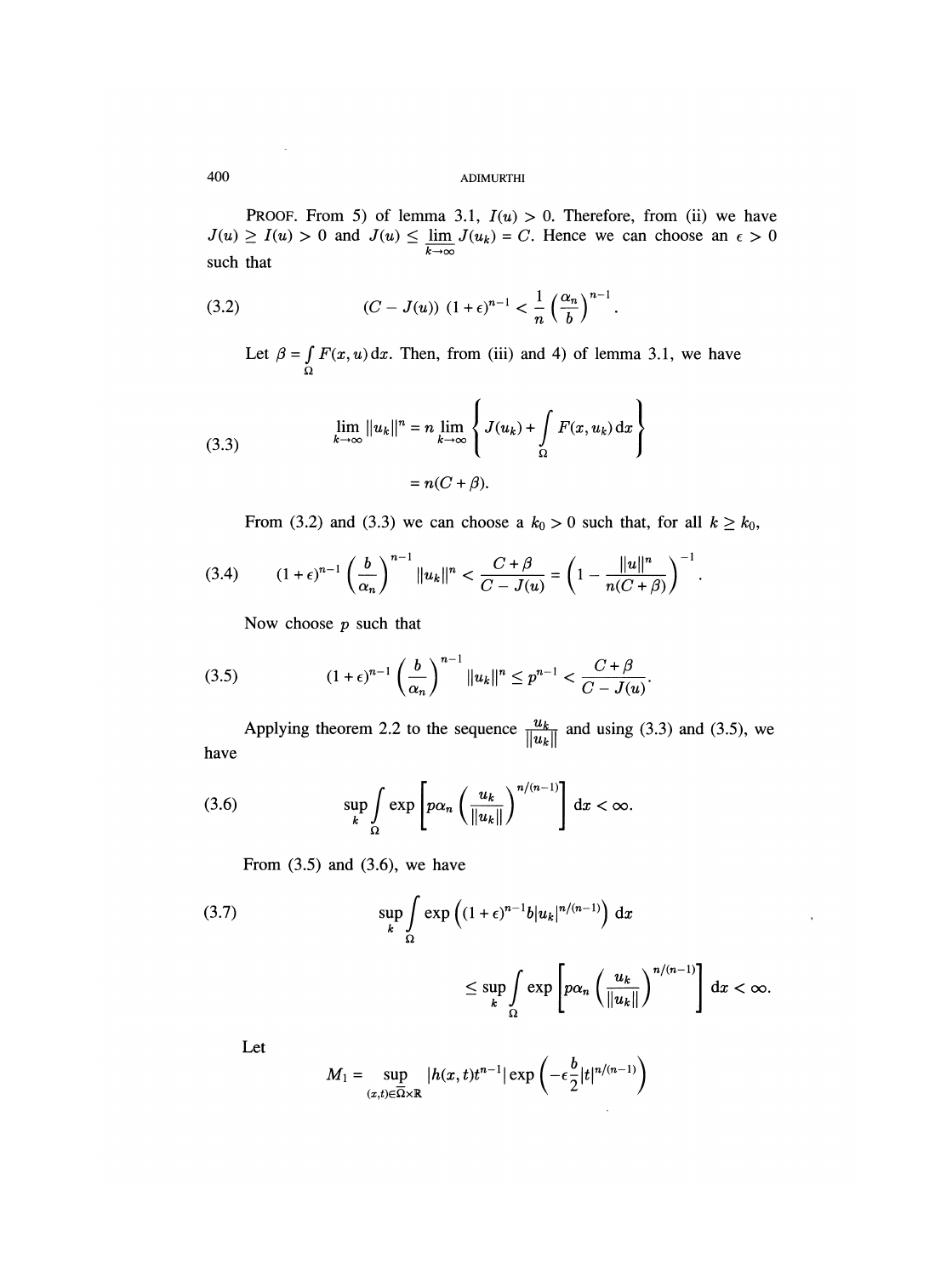and  $N > 0$ . Then from (3.7) we have

$$
(3.8) \qquad \int\limits_{|u_k|\geq N} f(x,u_k)u_k^{n-1} \, \mathrm{d}x = \int\limits_{|u_k|\geq N} h(x,u_k)u_k^{n-1} \exp\left(b|u_k|^{n/(n-1)}\right) \, \mathrm{d}x
$$
\n
$$
\leq M_1 \int\limits_{|u_k|\geq N} \exp\left(-\epsilon \frac{b}{2}|u_k|^{n/(n-1)}\right) \exp\left[(1+\epsilon)b|u_k|^{n/(n-1)}\right] \, \mathrm{d}x
$$
\n
$$
= O\left(\exp\left(-\epsilon \frac{b}{2}N^{n/(n-1)}\right)\right).
$$

Hence

$$
\int_{\Omega} f(x, u_k) u_k^{n-1} dx = \int_{|u_k| \leq N} f(x, u_k) u_k^{n-1} dx + O\left(\exp\left(-\epsilon \frac{b}{2} N^{n/(n-1)}\right)\right).
$$

Now letting  $k \to \infty$ , and  $N \to \infty$  in the above equation, we obtain

$$
\lim_{k \to \infty} \int_{\Omega} f(x, u_k) u_k^{n-1} dx = \int_{\Omega} f(x, u) u^{n-1} dx.
$$

This proves the lemma.

LEMMA 3.4. Let  $f \in A(\Omega)$  and assume that

(i) 
$$
\overline{\lim}_{t \to \infty} h_0(t)t^{n-1} = \infty,
$$
  
where  $h_0(t) = \inf_{x \in \overline{\Omega}} h(x, t);$ 

(ii)  $\sup f'(x,0) < \lambda_1(\Omega)$ ;  $x \in \overline{\Omega}$ 

then

$$
0
$$

PROOF. The lemma is proved in several steps.

STEP 1.  $a(\Omega, f) > 0$ .

Suppose  $a(\Omega, f) = 0$ . Then there exists a sequence  $\{u_k\}$  in  $\partial B(\Omega, f)$  such that  $J(u_k) \to 0$  as  $k \to \infty$ . Since  $J(u_k) = I(u_k)$ , hence from 5) of lemma 3.1

 $\ddot{\phantom{0}}$ 

(3.9) 
$$
\sup_{k} \int_{\Omega} f(x, u_k) u_k^{n-1} dx < \infty
$$

$$
\sup_{k} \|u_k\|^n < \infty.
$$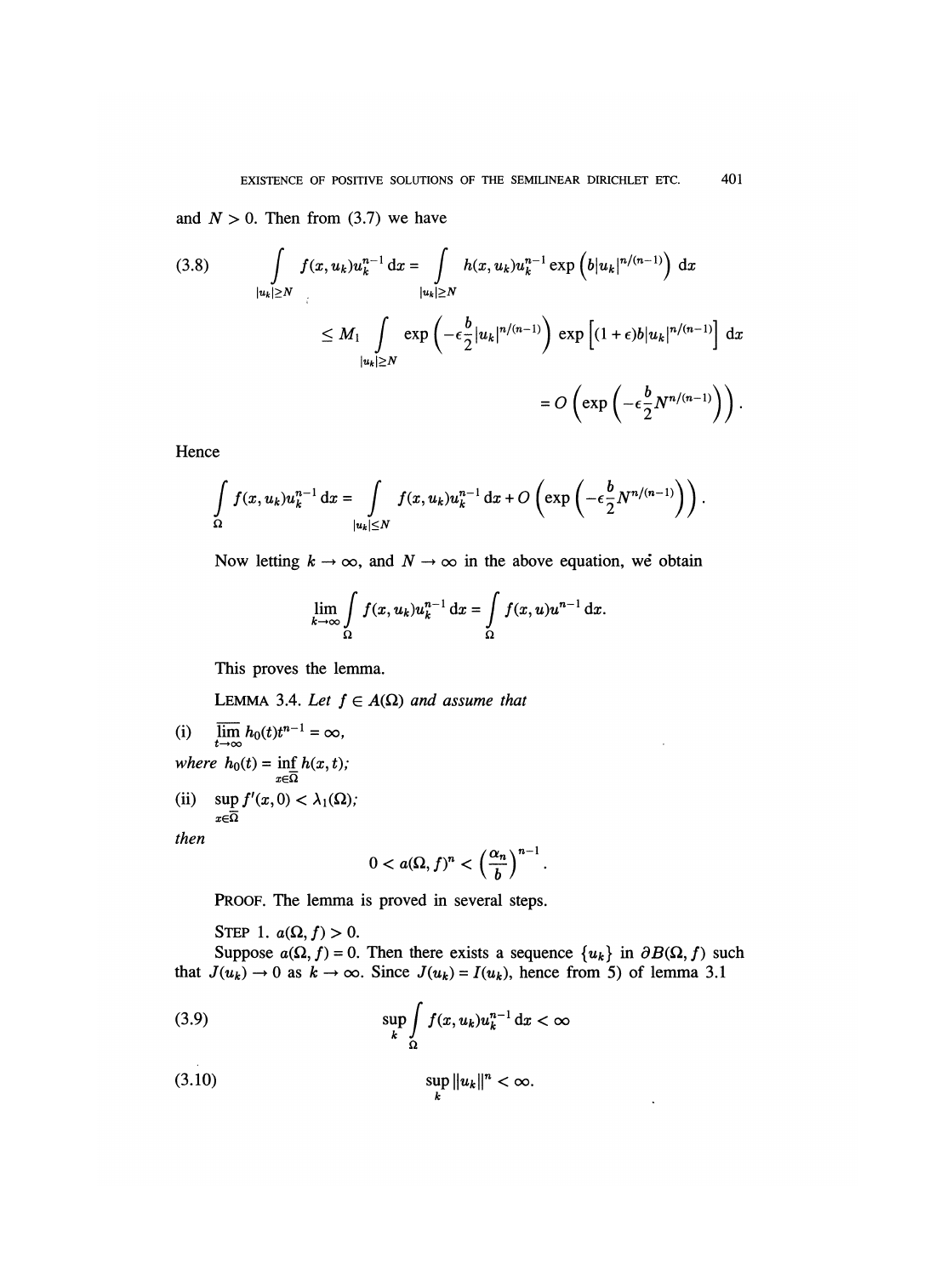Then, by extracting a subsequence, we can assume that  $\{u_k\}$  converges weakly and for almost every  $x$  in  $\Omega$  to a function u. Now by Fatou's lemma,

$$
0 \leq I(u) \leq \lim_{k \to \infty} I(u_k) = \lim_{k \to \infty} J(u_k) = 0.
$$

Hence  $u \equiv 0$ . From (3.9) and 4) of lemma 3.1, we have

(3.12) 
$$
\lim_{k \to \infty} ||u_k||^n = n \lim_{k \to \infty} \left\{ J(u_k) + \int_{\Omega} F(x, u_k) dx \right\} = 0.
$$

Let  $v_k = \frac{u_k}{\|u_k\|}$  and converging weakly to v. Using  $u_k \in \partial B(\Omega, f)$ , (3.12), 3) of lemma 3.1 and (ii), we have

$$
1 = \lim_{k \to \infty} \int_{\Omega} \frac{f(x, u_k)}{u_k} v_k^n dx
$$
  
= 
$$
\int_{\Omega} f'(x, 0)v^n dx < \lambda_1(\Omega) \int_{\Omega} v^n dx \le 1,
$$

which is a contradiction. This prove step 1.

STEP 2. For every  $u \in W_0^{\gamma,\mu}(\Omega) \setminus \{0\}$ , there exists a constant  $\gamma > 0$  such that  $\gamma u \in \partial B(\Omega, f)$ . Moreover, if

then  $\gamma \leq 1$  and  $\gamma = 1$  iff  $u \in \partial B(\Omega, f)$ . For  $\gamma > 0$ , define

$$
\psi(\gamma) = \frac{1}{\gamma} \int\limits_{\Omega} f(x, \gamma u) u^{n-1} \, \mathrm{d}x.
$$

Then, from 3) of lemma 3.1 and (ii), we have

$$
\lim_{\gamma \to 0} \psi(\gamma) = \int_{\Omega} f'(x, 0) u^n \, \mathrm{d}x < \|u\|^n,
$$
\n
$$
\lim_{\gamma \to \infty} \psi(\gamma) = \infty.
$$

Hence there exists  $\gamma > 0$  such that  $\psi(\gamma) = ||u||^n$ ; this implies that  $\gamma u \in \partial B(\Omega, f)$ . From  $(H_1)$  and  $(H_2)$ , it follows that  $\frac{f(x), \alpha u}{f} u^{n-1}$  is an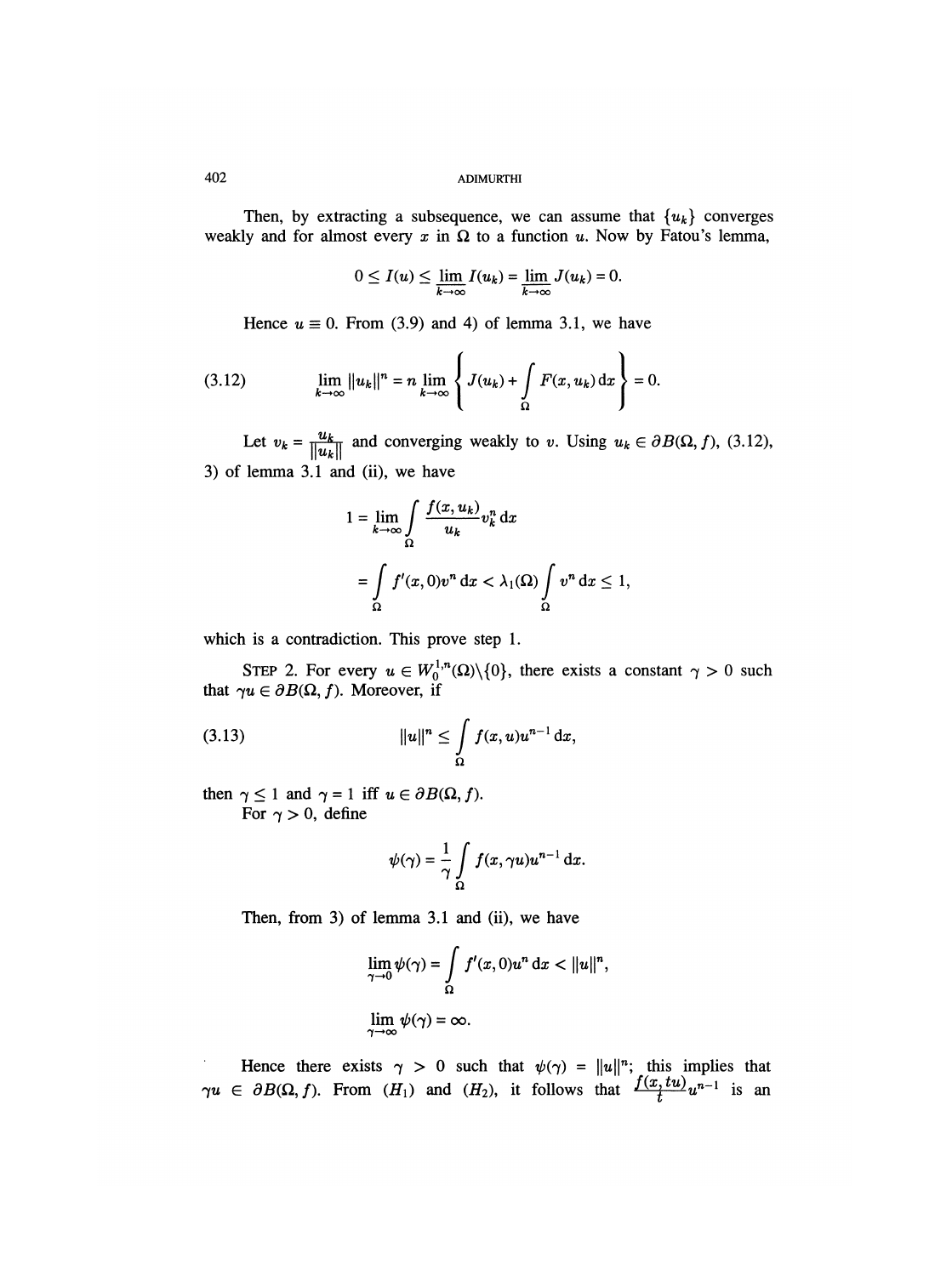increasing function for  $t > 0$ . Hence, if u satisfies (3.13), it follows that  $\gamma \le 1$ and  $\gamma = 1$  iff  $u \in \partial B(\Omega, f)$ . This proves step 2.

STEP 3.  $a(\Omega, f)^n < \left(\frac{\alpha_n}{b}\right)^{n-1}$ .

Let  $w \in W_0^{1,n}(\Omega)$  such that  $||w|| = 1$ . From step 2, we can choose a  $\gamma > 0$ such that  $\gamma w \in \partial B(\Omega, f)$ . Hence

$$
\frac{a(\Omega, f)^n}{n} \leq J(\gamma w) \leq \frac{\gamma^n}{n} ||w||^n = \frac{\gamma^n}{n};
$$

this implies that  $a(\Omega, f) \leq \gamma$ . Using again the fact that  $\frac{a(\Sigma, \Sigma, \Sigma)}{t} w^{n-1}$  is an increasing function of t in  $(0, \infty)$  and  $\gamma w \in \partial B(\Omega, f)$ , we have

$$
\int_{\Omega} \frac{f(x, a(\Omega, f)w)}{a(\Omega, f)} w^{n-1} dx \leq \int_{\Omega} \frac{f(x, \gamma w)}{\gamma} w^{n-1} dx = 1.
$$

This implies that

(3.14) 
$$
\sup_{\|w\|\leq 1} \int\limits_{\Omega} f(x, a(\Omega, f)w)w^{n-1} dx \leq a(\Omega, f).
$$

Now from (i), (3.14) and lemma 3.2 we have  $a(\Omega, f)^n < \left(\frac{\alpha_n}{b}\right)^{n-1}$ . This proves the lemma.

LEMMA 3.5. Let  $f \in A(\Omega)$  and  $u_0 \in \partial B(\Omega, f)$  such that  $J'(u_0) \neq 0$  ( $J'(u)$ ) denote the derivative of  $J$  at  $u$ ). Then

$$
J(u_0) > \inf\{J(u); u \in \partial B(\Omega, f)\}.
$$

PROOF. Choose  $h_0 \in W_0^{1,n}(\Omega)$  such that  $\langle J'(u_0), h_0 \rangle = 1$  and, for  $\alpha, t \in \mathbb{R}$ , define  $\sigma_t(\alpha) = \alpha u_0 - th_0$ . Then

$$
\lim_{\substack{t\to 0\\ \alpha\to 1}}\frac{\mathrm{d}}{\mathrm{d}t}J(\sigma_t(\alpha))=-\langle J'(u_0),\ h_0\rangle=-1
$$

and hence we can choose  $\epsilon > 0$ ,  $\delta > 0$  such that, for all  $\alpha \in [1 - \epsilon, 1 + \epsilon]$  and  $0 < t \leq \delta$ ,

$$
(3.15) \tJ(\sigma_t(\alpha)) < J(\sigma_0(\alpha)) = J(\alpha u_0).
$$

Let

$$
\rho_t(\alpha) = \|\sigma_t(\alpha)\|^n - \int\limits_{\Omega} f(x, \sigma_t(\alpha)) \sigma_t(\alpha)^{n-1} dx.
$$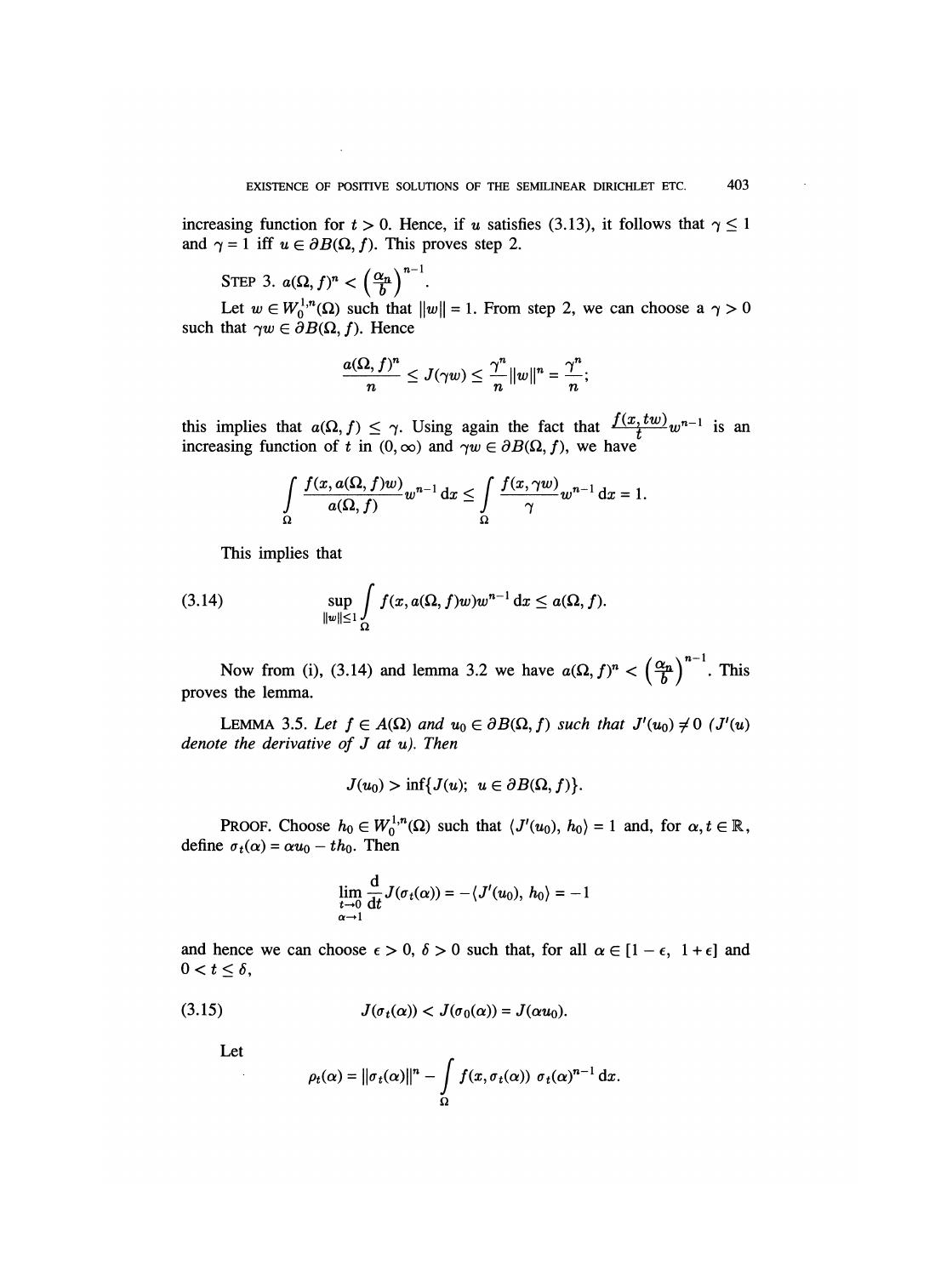Since  $\frac{1}{\alpha} \frac{\alpha}{\alpha} \frac{\alpha}{\alpha} u_0^{n-1}$  is an increasing function of  $\alpha$  and using  $u_0 \in$ f), by shrinking  $\epsilon$  and  $\delta$  if necessary, we have, for  $0 < t \leq \delta$ ,  $\rho_t(1-\epsilon) > 0$ and  $\rho_t(1+\epsilon)$  < 0. Hence there exists  $\alpha_t$  such that  $\rho_t(\alpha_t) = 0$ . Thefore  $\sigma_t(\alpha_t)$  is in  $\partial B(\Omega, f)$ . Hence from (3.15) we have

$$
\inf\{J(u); u \in \partial B(\Omega, f)\} \leq J(\sigma_t(\alpha_t))
$$
  

$$
< J(\alpha_t u_0) \leq \sup_{t \in \mathbb{R}} J(tu_0) = J(u_0).
$$

This proves the lemma.

PROOF OF THE THEOREM.

1) Palais-Smale Condition. Let  $C \in \left(-\infty, \frac{1}{n} \left(\frac{\alpha_n}{b}\right)^{n-1}\right)$  and  $\{u_k\}$  be a sequence such that

(3.16) 
$$
\lim_{k \to \infty} J(u_k) = C
$$

$$
\lim_{k \to \infty} J'(u_k) = 0
$$

Let  $h \in W_0^{1,n}(\Omega)$ , then we have

(3.18) 
$$
\langle J'(u_k), h \rangle = \int_{\Omega} |\nabla u_k|^{n-2} \nabla u_k \cdot \nabla h \, dx - \int_{\Omega} f(x, u_k) u_k^{n-2} h \, dx.
$$

Hence we have

(3.19) 
$$
J(u_k) - \frac{1}{n} \langle J'(u_k), u_k \rangle = I(u_k).
$$

CLAIM 1.

(3.20) 
$$
\sup_{k} ||u_k|| + \sup_{k} \int_{\Omega} f(x, u_k) u_k^{n-1} dx < \infty.
$$

Since  $\{J(u_k)\}\$ and  $\{J'(u_k)\}\$ are bounded and hence from (3.19),  $I(u_k) =$ Now from 5) of lemma 3.1, we have .<br>Ω

Now from  $(H_3)$  it follows that

$$
\int_{\Omega} F(x, u_k) \, \mathrm{d}x = O(||u_k||)
$$

and, by using the boundedness of  $J(u_k)$ , we obtain  $||u_k||^n = O(||u_k||)$ . This implies (3.20) and hence the claim.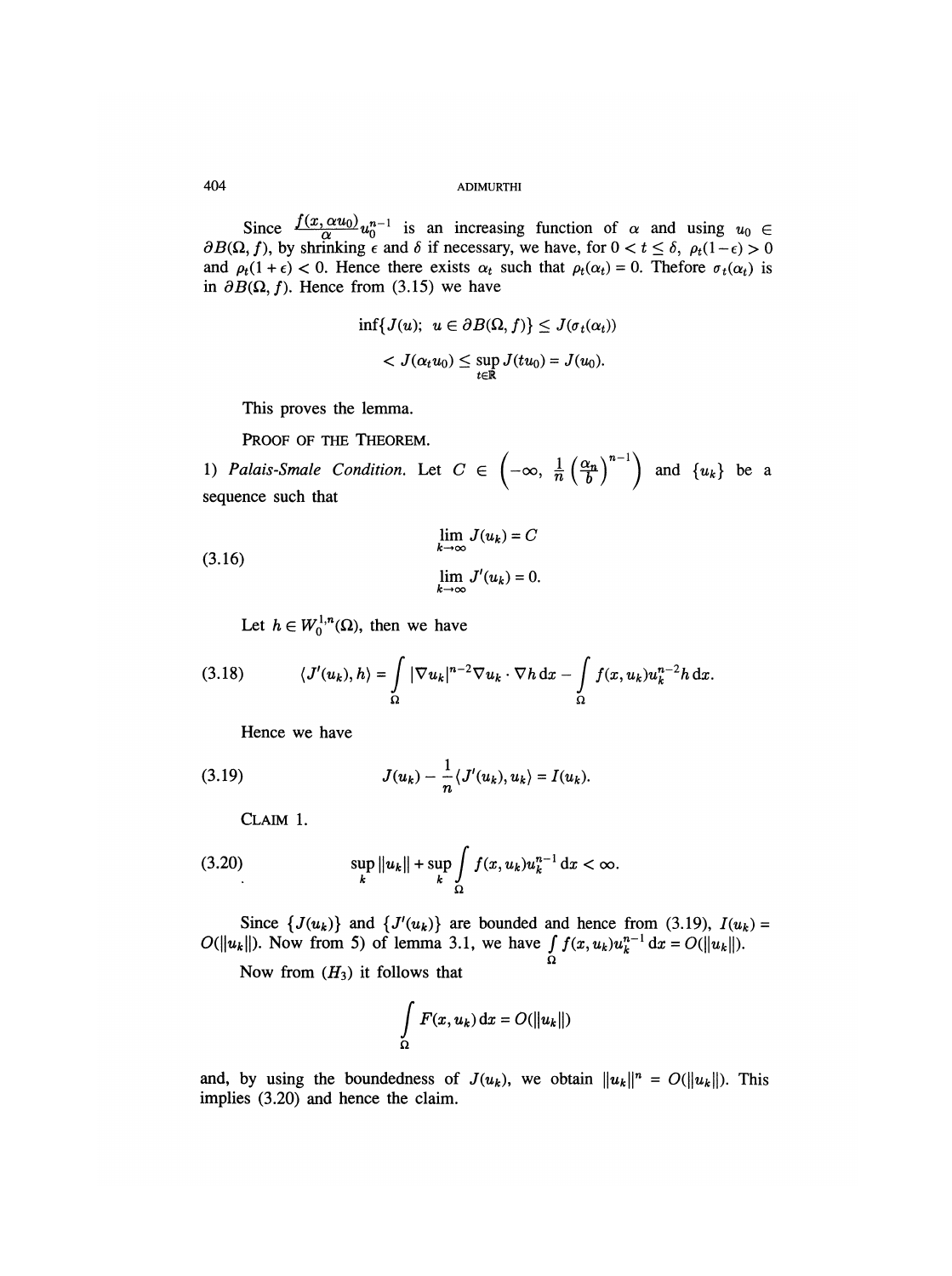By extracting a subsequence, we can assume that

(3.21)  $u_k \to u_0$  weakly and for almost all x in  $\Omega$ .

CASE (I).  $C \leq 0$ .

 $\bar{z}$ 

From Fatou's lemma and 5) of lemma 3.1, we have

$$
0 \le I(u_0) \le \lim_{k \to \infty} I(u_k)
$$
  
= 
$$
\lim_{k \to \infty} \left\{ J(u_k) - \frac{1}{n} \langle J'(u_k), u_k \rangle \right\}
$$
  
= C.

Hence  $u_0 \equiv 0$ . If  $C < 0$ , no Palais-Smale sequence exists. If  $C = 0$ , then from (3.20) and 4) of lemma 3.1 we have

$$
\lim_{k\to\infty}||u_k||^n=n\lim_{k\to\infty}\left\{J(u_k)+\int_{\Omega}F(x,u_k)\,\mathrm{d}x\right\}=0.
$$

This proves that  $u_k \rightarrow 0$  strongly.

CASE (II). 
$$
C \in \left(0, \frac{1}{n} \left(\frac{\alpha_n}{b}\right)^{n-1}\right)
$$
.

CLAIM 2.  $u_0 \neq 0$  and  $u_0 \in \partial B(\Omega, f)$ . Suppose  $u_0 \equiv 0$ . Then, from (3.20) and 4) of lemma 3.1, we have

(3.22) 
$$
\lim_{k \to \infty} ||u_k||^n = n \lim_{k \to \infty} \left\{ J(u_k) + \int_{\Omega} F(x, u_k) dx \right\}
$$

$$
= nC < \left(\frac{\alpha_n}{b}\right)^{n-1}.
$$

Hence, from 3) of lemma 3,1 and (3.22), we have

$$
\lim_{k \to \infty} \int_{\Omega} f(x, u_k) u_k^{n-1} dx = \int_{\Omega} f(x, u_0) u_0^{n-1} dx = 0.
$$

This implies that  $\lim_{k \to \infty} I(u_k) = 0$  and hence from (3.19)

$$
0 < C = \lim_{k \to \infty} J(u_k) = \lim_{k \to \infty} \left\{ I(u_k) + \frac{1}{n} \langle J'(u_k), u_k \rangle \right\} = 0
$$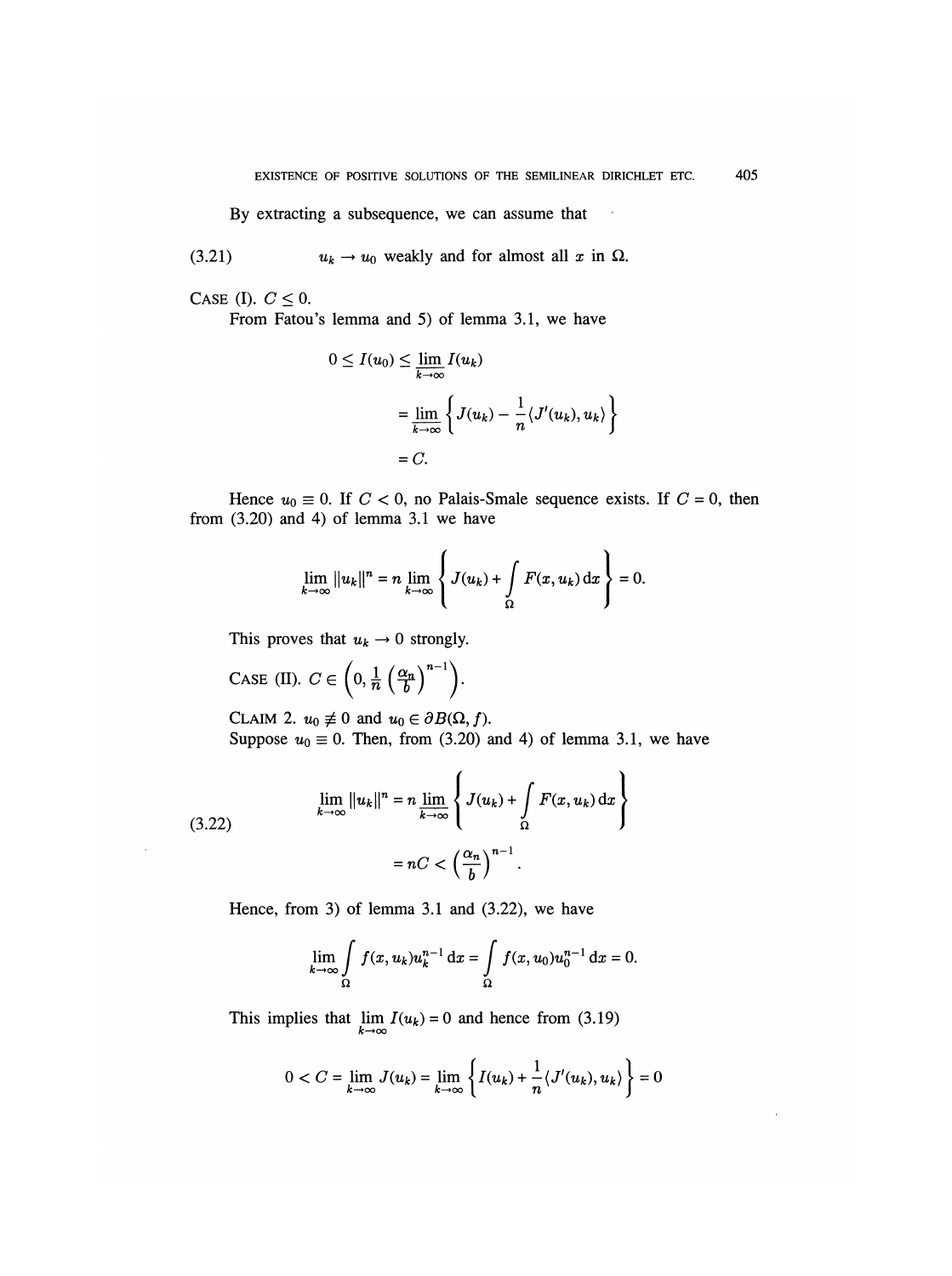which is a contradiction. Hence  $u_0 \neq 0$ . From (3.20) and 4) of lemma 3.1, taking  $h \in C_0^{\infty}(\Omega)$  and letting  $k \to \infty$  in (3.19), we obtain

$$
\int_{\Omega} |\nabla u_0|^{n-2} \nabla u_0 \cdot \nabla h \,dx = \int_{\Omega} f(x, u_0) u_0^{n-2} h \,dx.
$$

By density, the above equation holds for all  $h \in W_0^{1,n}(\Omega)$ . Hence, by taking  $h = u_0$ , we obtain

(3.23) 
$$
||u_0||^n = \int_{\Omega} f(x, u_0) u_0^{n-1} dx.
$$

Hence  $u_0 \in \partial B(\Omega, f)$  and this proves the claim.

Now from (3.20) and claim 2,  $\{u_k, u_0\}$  satisfy all the hypotheses of the compactness lemma 3.3. Hence we have

$$
||u_0||^n \leq \lim_{k \to \infty} ||u_k||^n
$$
  
=  $n \lim_{k \to \infty} \left\{ J(u_k) + \int_{\Omega} F(x, u_k) dx \right\}$   
=  $n \lim_{k \to \infty} \left\{ I(u_k) + \frac{1}{n} \langle J'(u_k), u_k \rangle + \int_{\Omega} F(x, u_k) dx \right\}$   
=  $\lim_{k \to \infty} \left\{ \int_{\Omega} f(x, u_k) u_k^{n-1} dx + \langle J'(u_k), u_k \rangle \right\}$   
=  $\int_{\Omega} f(x, u_0) u_0^{n-1} dx = ||u_0||^n$ .

This implies that  $u_k$  converges to  $u_0$  strongly. This proves the Palais-Smale condition.

2) Existence of Positive Solution. Since the critical points of  $J$  are the solutions of the equation (1.7) and  $J(u) = J(|u|)$  for all u in  $\partial B(\Omega, f)$  and hence in view of lemma 3.5, it is enough to prove that there exists  $u_0 \neq 0$  such that

(3.24) 
$$
\frac{a(\Omega, f)^n}{n} = J(u_0).
$$

Let  $u_k \in \partial B(\Omega, f)$  such that

$$
\lim_{k\to\infty}J(u_k)=\frac{a(\Omega,f)^n}{n}.
$$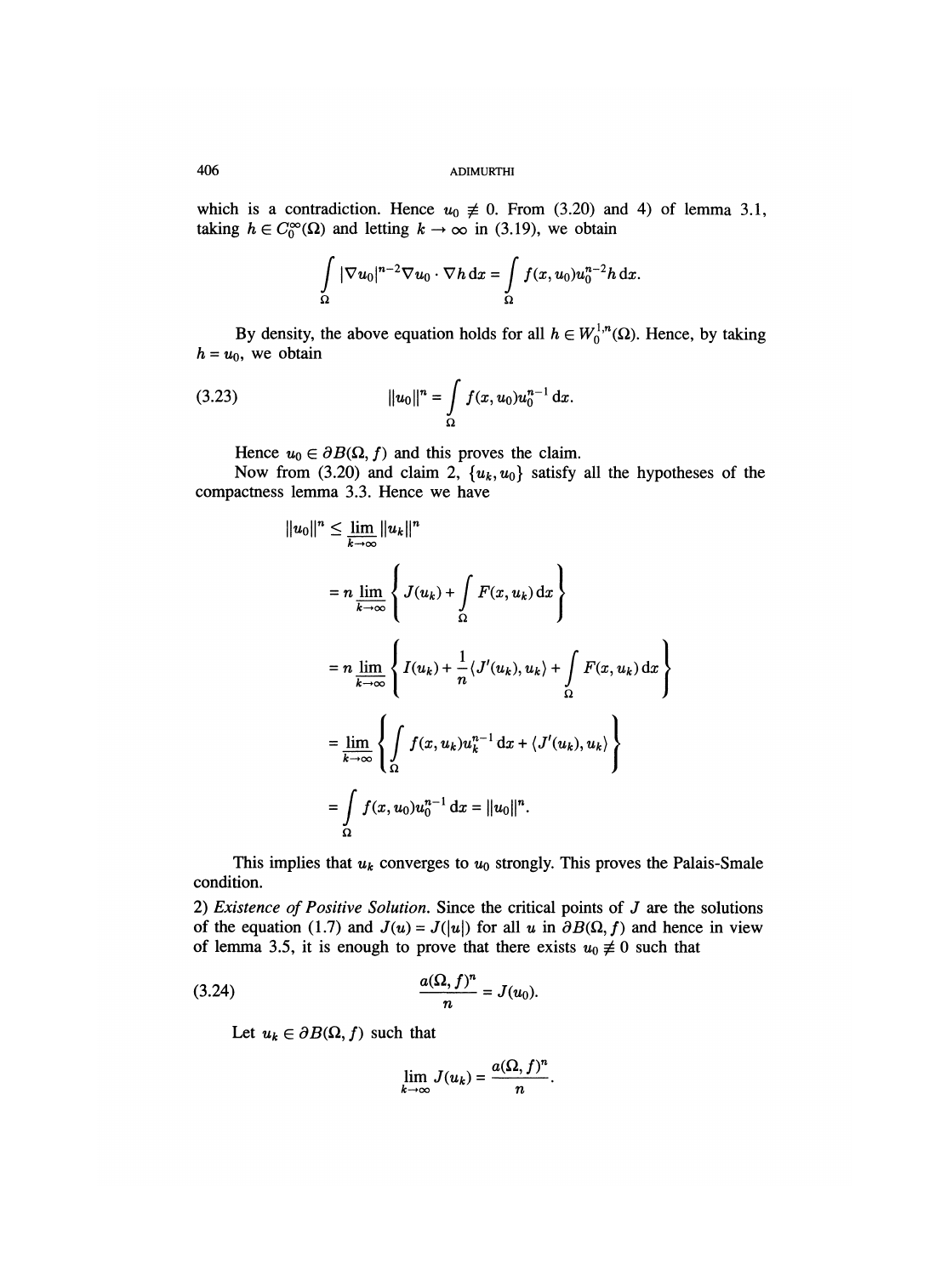Since  $J(u_k) = I(u_k)$ , and hence by 5) of lemma 3.1

$$
\sup_{k} \int_{\Omega} f(x, u_k) u_k^{n-1} \, \mathrm{d}x < \infty,
$$

$$
\sup_{k} \|u_k\| < \infty.
$$

Hence we can extract a subsequence such that

 $u_k \rightarrow u_0$  weakly and for almost all x in  $\Omega$ .

CLAIM 3.  $u_0 \neq 0$  and

(3.28) 
$$
||u_0||^n \leq \int_{\Omega} f(x, u_0) u_0^{n-1} dx.
$$

Suppose  $u_0 \equiv 0$ , then from (3.25) and 4) of lemma 3.1

(3.29) 
$$
\lim_{k \to \infty} ||u_k||^n = n \lim_{k \to \infty} \left\{ J(u_k) + \int_{\Omega} F(x, u_k) dx \right\}
$$

$$
= a(\Omega, f)^n.
$$

From lemma 3.4, we have  $0 < a(\Omega, f)^n < \left(\frac{\alpha_n}{b}\right)^{n-1}$ . Hence, from (3.29) and 3) of lemma 3.1, we have

$$
\lim_{k \to \infty} \int_{\Omega} f(x, u_k) u_k^{n-1} \, \mathrm{d}x = 0.
$$

This implies that

$$
0 < \frac{a(\Omega, f)^n}{n} = \lim_{k \to \infty} J(u_k) = \lim_{k \to \infty} I(u_k) = 0,
$$

which is a contradiction. This proves  $u_0 \neq 0$ . Suppose (3.28) is false, then

(3.30) 
$$
||u_0||^n > \int_{\Omega} f(x, u_0) u_0^{n-1} dx.
$$

Now from (3.25), (3.30) and  $0 < a(\Omega, f)^n < \left(\frac{\alpha_n}{b}\right)$ ,  $\{u_k, u_0\}$  satisfy all the hypotheses of lemma 3.3. Hence

$$
\lim_{k \to \infty} \int_{\Omega} f(x, u_k) u_k^{n-1} dx = \int_{\Omega} f(x, u_0) u_0^{n-1} dx.
$$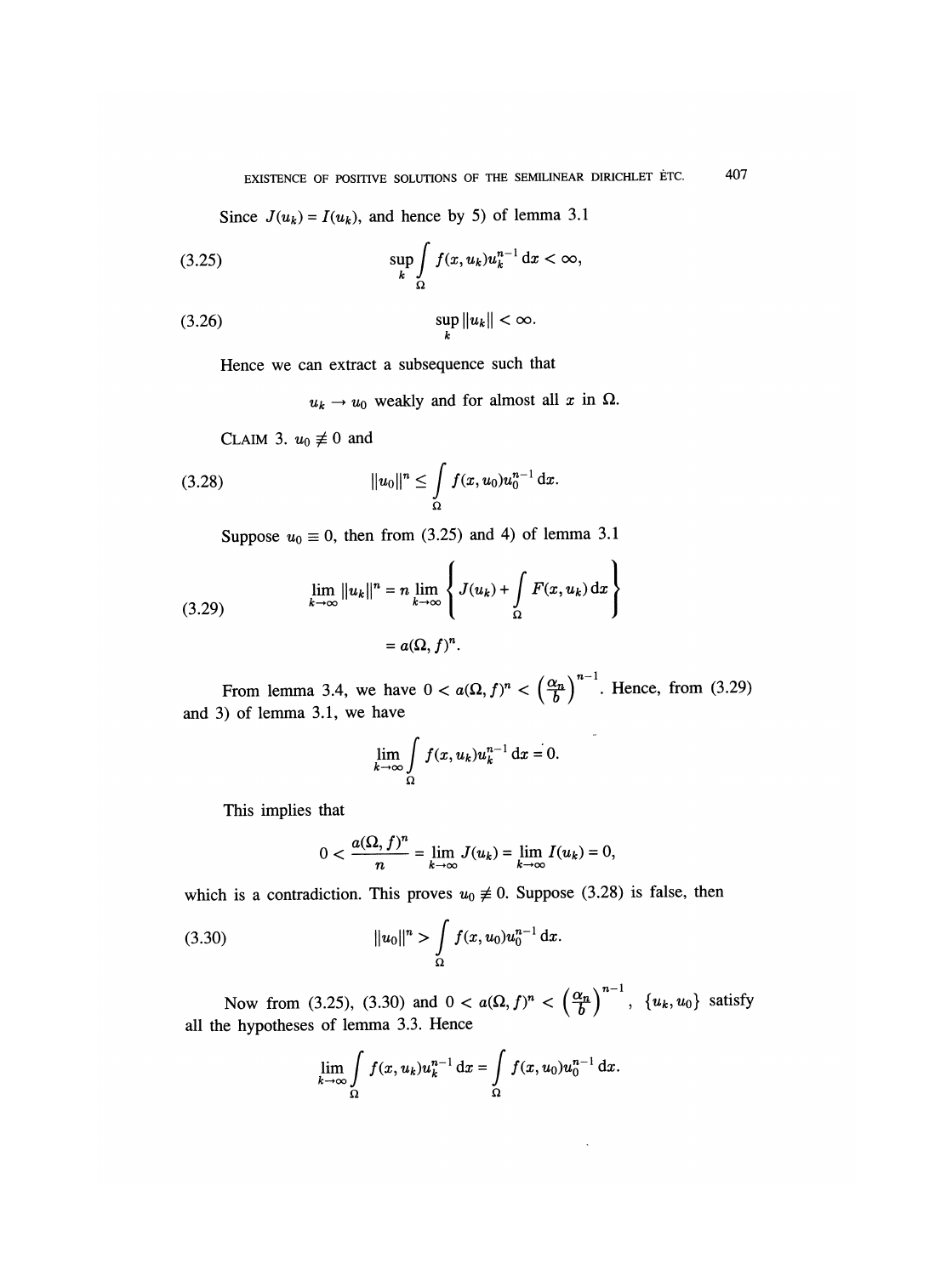This implies that

$$
||u_0||^n \le \lim_{k \to \infty} ||u_k||^n = \lim_{k \to \infty} \int_{\Omega} f(x, u_k) u_k^{n-1} dx
$$

$$
= \int_{\Omega} f(x, u_0) u_0^{n-1} dx
$$

contradicting (3.30). This proves the claim.

Now from (3.28) and step 2 of lemma 3.4, there exists  $0 < \gamma \le 1$  such that  $\gamma u_0 \in \partial B(\Omega, f)$ . Hence

$$
\frac{a(\Omega, f)^n}{n} \le J(\gamma u_0) = I(\gamma u_0)
$$
  

$$
\le I(u_0) \le \lim_{k \to \infty} I(u_k)
$$
  

$$
= \lim_{k \to \infty} J(u_k) = \frac{a(\Omega, f)^n}{n}
$$

 $=\lim_{k\to\infty} J(u_k) = \frac{1}{n}$ .<br>This implies that  $\gamma = 1$  and  $u_0 \in \partial B(\Omega, f)$ . Hence  $J(u_0) = \frac{a(\Omega, f)^n}{n}$  and this proves the Theorem.

#### 4. Concluding Remarks

REMARK 4.1. (Regularity). From Di-Benedetto [6], Tolksdorf [12] and Gilbarg-Trudinger [8], any solution of (1.7) is in  $C^{1,\alpha}(\Omega)$  if  $n \geq 3$  and in  $C^{2,\alpha}(\overline{\Omega})$  if  $n = 2$ .

REMARK 4.2. Let  $f \in A(\Omega)$  and  $f'(x,0) < \lambda_1(\Omega)$  for all  $x \in \overline{\Omega}$ . We prove the existence of a solution for  $(1.7)$  under the assumption that

(4.1) 
$$
\overline{\lim}_{t \to \infty} \inf_{x \in \overline{\Omega}} h(x, t) t^{n-1} = \infty.
$$

The only place where it is used is to show that  $a(\Omega, f)^n < \left(\frac{\alpha_n}{b}\right)^{n-1}$ . But, from lemma 3.2, this inequality holds if

$$
\frac{k_0}{b} < 1.
$$

Hence the theorem is true under the less restrictive condition (4.2).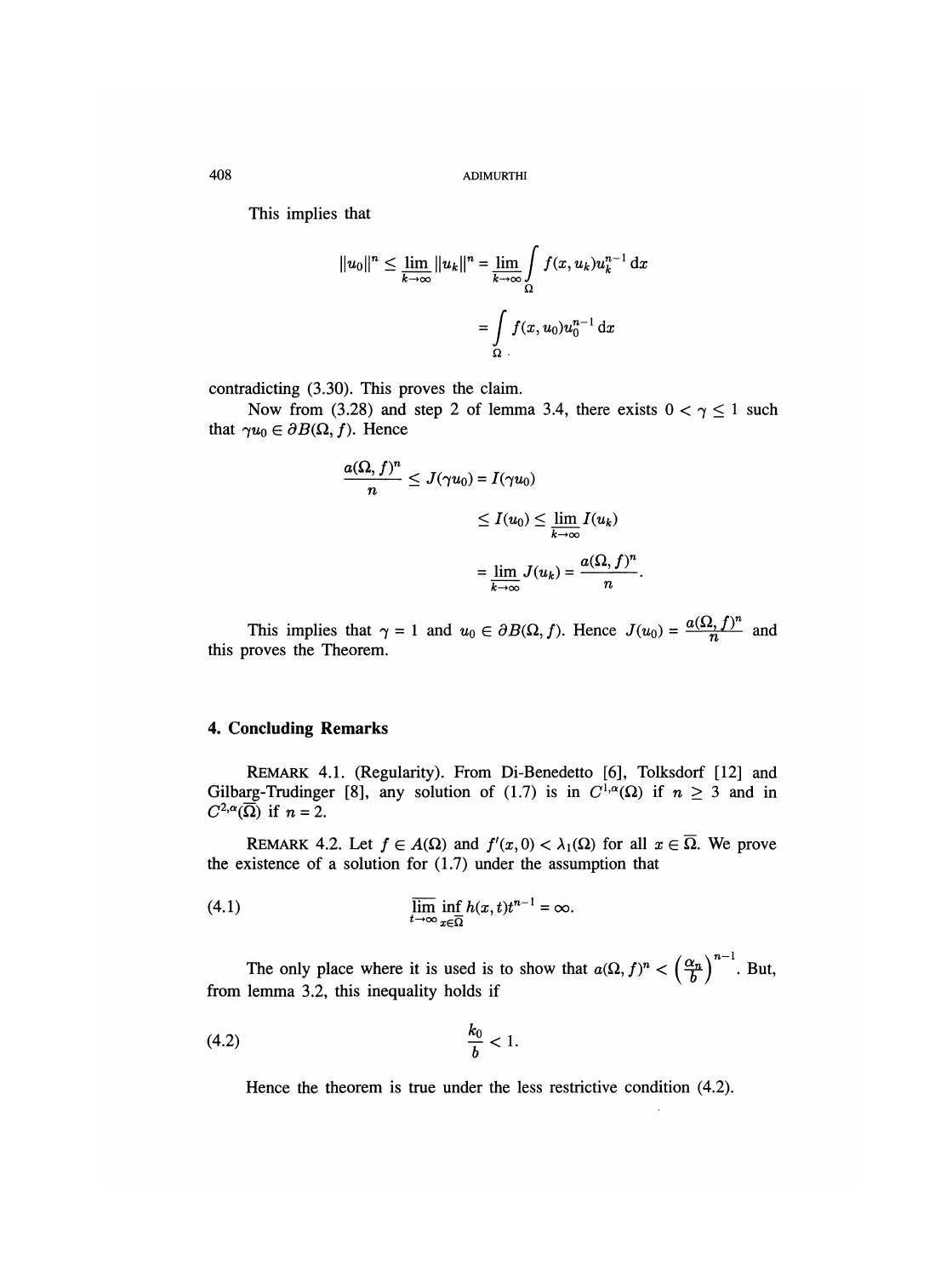Now the question is what happens if  $\frac{k_0}{b} \ge 1$  or the condition (4.1) is not satisfied. In this regard, we have (jointly with Srikanth - Yadava) obtained a partial result, which states that there are functions  $f \in A(\Omega)$  such that

$$
\lim_{t \to \infty} \inf_{x \in \overline{\Omega}} h(x, t) t^{n-1} = 0
$$

for which no solution to problem (1.7) exists if  $\Omega$  is a ball of sufficiently small radius. In this context, we raise the following question:

Open Problem. Let  $\Omega$  be a ball and  $f \in A(\Omega)$  such that sup  $f'(x, 0) < \lambda_1(\Omega)$ . Is (4.2) also a necessary condition to obtain a solution to the problem (1.7).

In the case  $n = 2$ , this question is related to the question of Brézis [3]: "where is the border line between the existence and non-existence of a solution of (1.7)?".

REMARK 4.3. Let  $\beta \ge 0$ , then by using the norm

$$
\left(\int_{\Omega} |\nabla u|^n \, \mathrm{d}x + \beta \int_{\Omega} |u|^n \, \mathrm{d}x\right)^{1/n}
$$

in  $W_0^{1,n}(\Omega)$ , the Theorem still holds if we replace  $-\Delta_n u$  by  $-\Delta_n u + \beta |u|^{n-2}u$  in the equations (1.7).

Due to this and using a result of Cherrier [5], it is possible to extend the Theorem to compact Riemann surfaces.

ACKNOWLEDGEMENT. I would like to thank Dr. Srikanth and Dr. Borkar for having many helpful discussions during the preparation of this paper.

#### 5. - Appendix

PROOF OF THE LEMMA 3.1.

1) Let  $f(x, t) = h(x, t) \exp (h|t|^{n/(n-1)}) \in A(\Omega)$ . From  $(H_4)$ , for every  $\epsilon > 0$ , there exists a  $C(\epsilon) > 0$  such that

$$
|f(x,t)| \leq C(\epsilon) \exp\left((b+\epsilon)|t|^{n/(n-1)}\right)
$$

and hence, from theorem 2.1,  $f(x, u) \in L^p(\Omega)$  for every  $p < \infty$ . 2) From  $(H_4)$ , for every  $\epsilon > 0$ , there exist positive constants  $C_1(\epsilon)$  and  $C_2(\epsilon)$ such that

(5.1) 
$$
|f(x,t)t^{n-1}| \leq C_1(\epsilon) \exp\left(b(1+\epsilon)|t|^{n/(n-1)}\right)
$$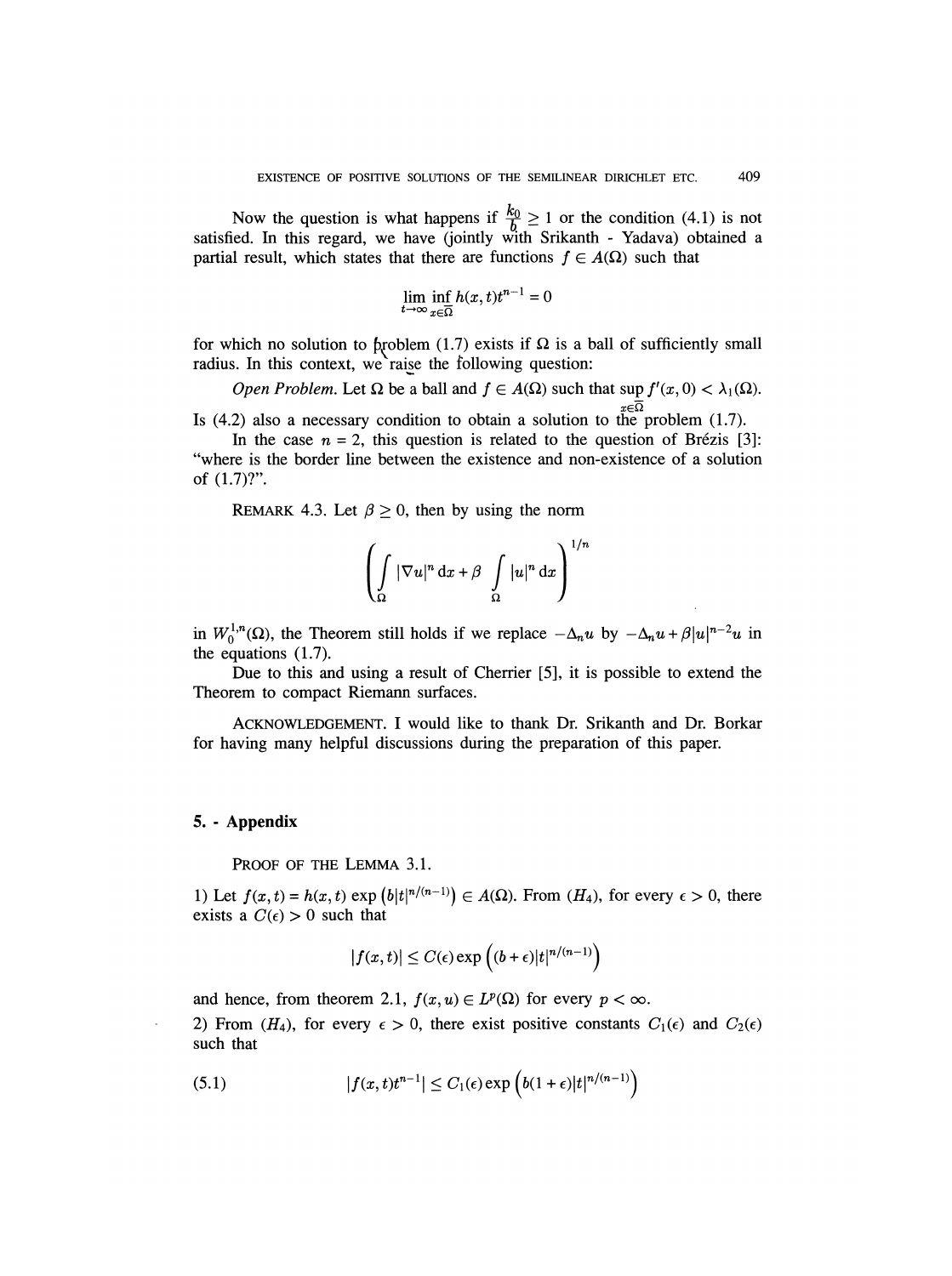(5.2) 
$$
|f(x,t)t^{n-1}| \geq C_2(\epsilon) \exp\left(b(1-\epsilon)|t|^{n/(n-1)}\right) \text{ for } |t| \geq 1.
$$

Hence, if  $c > 0$  such that

$$
\sup_{\|w\|\leq 1}\int\limits_{\Omega}f(x,cw)w^{n-1}\,\mathrm{d}x<\infty,
$$

it implies that, for every  $\epsilon > 0$ ,

$$
\sup_{\|w\|\leq 1}\int\limits_{\Omega}\exp\left(b(1-\epsilon)c^{n/(n-1)}|w|^{n/(n-1)}\right)\,\mathrm{d}x<\infty.
$$

Therefore, from Theorem 2.1, we have

$$
(1-\epsilon)^{n-1}c^n \le \left(\frac{\alpha_n}{b}\right)^{n-1}
$$

This implies that

 $\overline{a}$ 

$$
\sup\left\{c^n;\ \sup_{\|w\|\leq 1}\int\limits_{\Omega}f(x,cw)w^{n-1}\,\mathrm{d}x<\infty\right\}\leq\left(\frac{\alpha_n}{b}\right)^{n-1}.
$$

On the other hand, if  $c^n < \left( \frac{\alpha_n}{b} \right)$ , then by choosing  $\epsilon > 0$  such that  $(1 + \epsilon)^{2n-1}c^n < \left(\frac{\alpha_n}{b}\right)$ , from Theorem 2.1 and from (5.1), we have

$$
\sup_{\|w\| \le 1} \int_{\Omega} f(x, (1+\epsilon)cw)w^{n-1} dx
$$
  
\n
$$
\le C_1(\epsilon) \sup_{\|w\| \le 1} \int_{\Omega} \exp \left[ b \left( (1+\epsilon)c|w| \right)^{n/(n-1)} \right] dx < \infty
$$

this proves

$$
\sup \left\{ c^n; \sup_{\|w\| \leq 1} \int\limits_{\Omega} f(x, cw) w^{n-1} \mathrm{d}x < \infty \right\} = \left( \frac{\alpha_n}{b} \right)^{n-1}.
$$

3) Since  $\lim_{k\to\infty}||u_k||^n < \left(\frac{\alpha_n}{b}\right)$  , from 2) we can choose a  $p > 1$  such that

$$
c_1^p = \sup_k \int\limits_{\Omega} |f(x, u_k)|^p \, \mathrm{d}x < \infty.
$$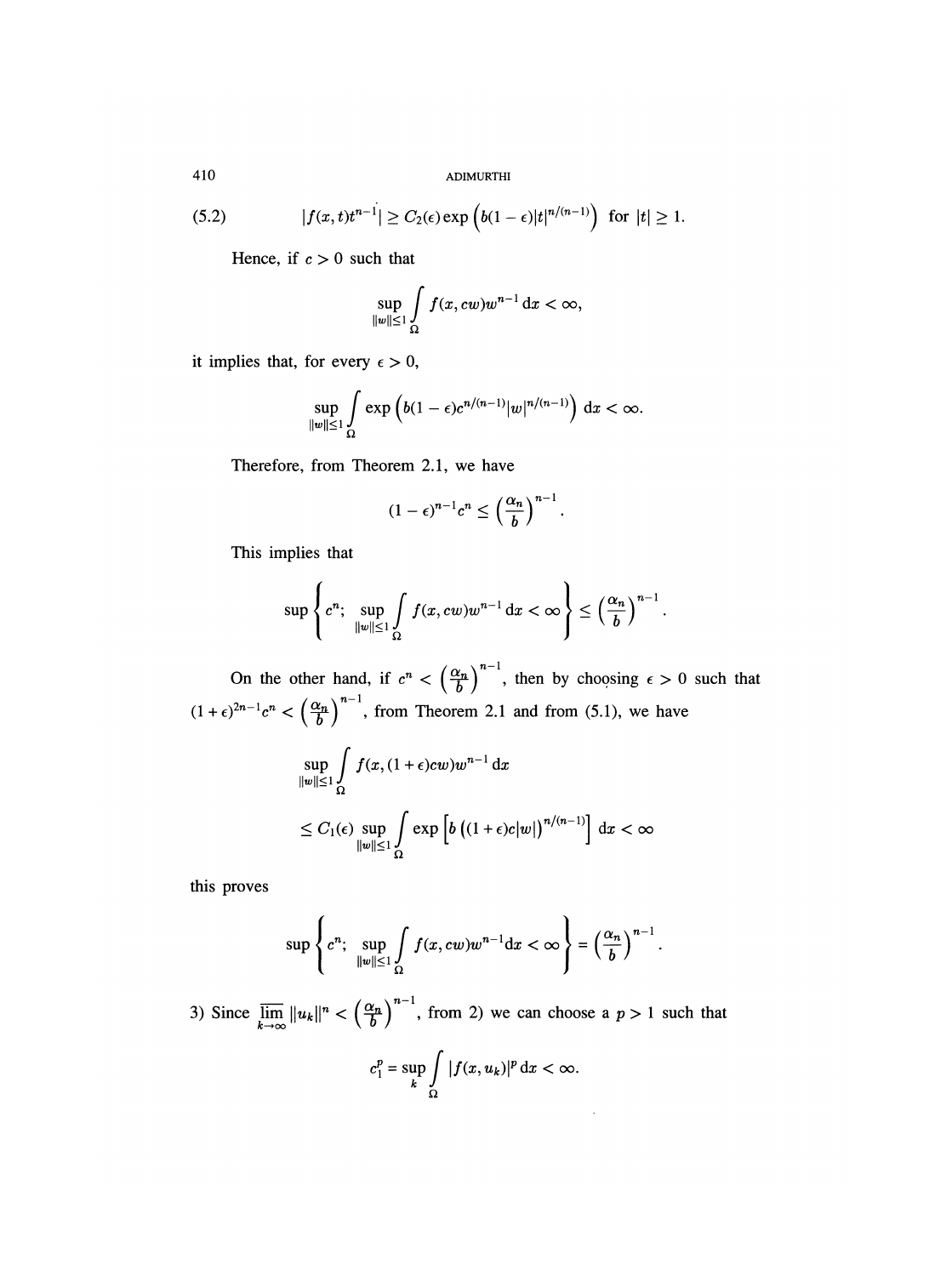411 EXISTENCE OF POSITIVE SOLUTIONS OF THE SEMILINEAR DIRICHLET ETC.

Let 
$$
\frac{1}{p} + \frac{1}{q} = 1
$$
 and  

$$
c_2^q = \sup_k \int_{\Omega} |v_k|^{lq} dx.
$$

Then, for any  $N > 0$  and by Holder's inequality,

$$
\left|\int\limits_{|u_k|>N}\frac{f(x,u_k)}{u_k}v_k^{\ell}\,\mathrm{d}x\right|\leq \frac{1}{N}\int\limits_{\Omega}|f(x,u_k)|\,|v_k^{\ell}|\,\mathrm{d}x\leq \frac{c_1c_2}{N}.
$$

Hence

$$
\int_{\Omega} \frac{f(x, u_k)}{u_k} v_k^{\ell} dx = \int_{|u_k| \le N} \frac{f(x, u_k)}{u_k} v_k^{\ell} dx + O(1/N).
$$

By dominated convergence theorem, letting  $k \to \infty$  and then  $N \to \infty$  in the above equation, it implies that

$$
\lim_{k \to \infty} \int_{\Omega} \frac{f(x, u_k)}{u_k} v_k^{\ell} dx = \int_{\Omega} \frac{f(x, u)}{u} v^{\ell} dx.
$$

 $\bullet$ 

 $\langle \cdot \rangle$ 

4) Let  $N > 0$ , then

$$
\int_{|u_k|>N} f(x, |u_k|)|u_k|^{n-2+\tau} dx \le \frac{1}{N^{1-\tau}} \int_{\Omega} f(x, |u_k|)|u_k|^{n-1} dx
$$

$$
= \frac{1}{N^{1-\tau}} \int_{\Omega} f(x, u_k) u_k^{n-1} dx = O\left(\frac{1}{N^{1-\tau}}\right)
$$

Hence

$$
\int_{\Omega} f(x, |u_k|) |u_k|^{n-2+\tau} dx = \int_{|u_k| \leq N} f(x, |u_k|) |u_k|^{n-2+\tau} dx + O\left(\frac{1}{N^{1-\tau}}\right).
$$

By dominated convergence theorem, letting  $k \to \infty$  and  $N \to \infty$  in the above equation, we obtain

(5.3) 
$$
\lim_{k \to \infty} \int_{\Omega} f(x, |u_k|) |u_k|^{n-2+\tau} dx = \int_{\Omega} f(x, |u|) |u|^{n-2+\tau} dx.
$$

Now from  $(H_3)$ ,

$$
|F(x,t)| \le M(1+|f(x,t)| |t|^{n-2+\sigma})
$$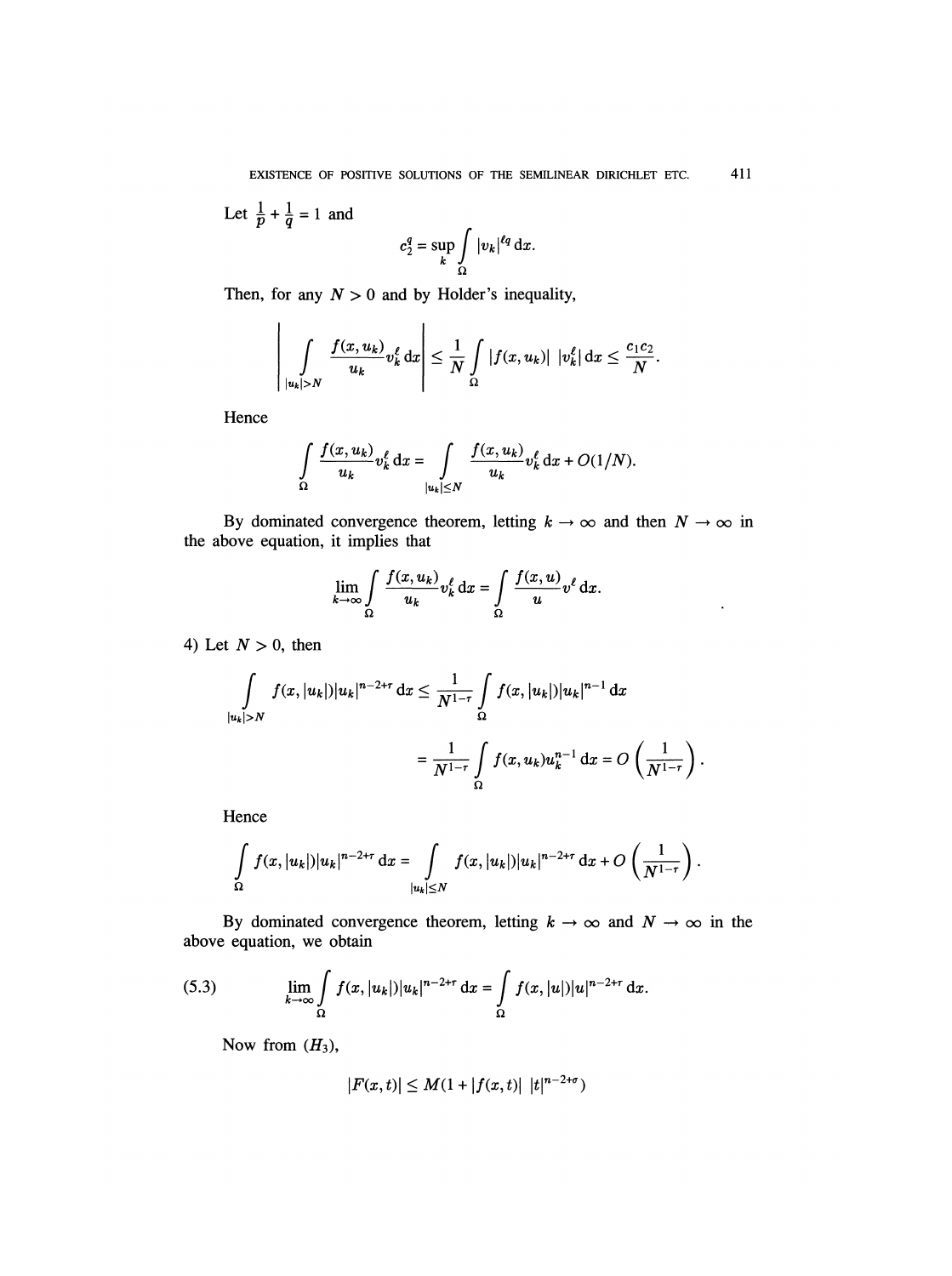for some  $\sigma \in [0, 1)$ . Hence, from (5.3) and the dominated convergence theorem,

$$
\lim_{k \to \infty} \int\limits_{\Omega} F(x, u_k) \, \mathrm{d}x = \int\limits_{\Omega} F(x, u) \, \mathrm{d}x
$$

5) From  $(H_2)$  we have, for  $t > 0$ ,

$$
(5.4) \qquad \frac{\partial}{\partial t}\left[f(x,t)t^{n-1}-nF(x,t)\right]=\left[f'(x,t)-\frac{f(x,t)}{t}\right]t^{n-1}>0.
$$

Therefore from  $(H_1)$  and  $(5.4)$ ,  $f(x,t)t^{n-1} - nF(x,t)$  is an even positive function and increasing for  $t > 0$ . This implies that  $I(u) \ge 0$  and  $I(u) = 0$  iff  $u \equiv 0$ . From  $(H_3)$  we have

$$
nI(u) = \int_{\Omega} \left[ f(x, u)u^{n-1} - nF(x, u) \right] dx
$$
  
\n
$$
\geq \int_{\Omega} \left[ f(x, u)u^{n-1} - nM(1 + |f(x, u)| |u|^{n-2+\sigma}) \right] dx
$$
  
\n
$$
\geq C_1 + \frac{1}{2} \int_{|u| \geq C_2} f(x, u)u^{n-1} dx
$$

for some constants  $C_1$  and  $C_2 > 0$ . This implies that there exists a constant  $M_1 > 0$  such that

$$
\int\limits_{\Omega} f(x, u)u^{n-1} \, \mathrm{d}x \leq M(1 + I(u)).
$$

This proves the lemma 3.1.

#### REFERENCES

- [1] ADIMURTHI, Positive solutions of the semilinear Dirichlet problem with Critical growth in the unit disc in  $\mathbb{R}^2$ , Proc. Indian Acad. Sci., 99, (1989), pp. 49-73.
- [2] F.V. ATKINSON L.A. PELETIER, Ground states and Dirichlet problems for  $-\Delta u=f(u)$ in  $\mathbb{R}^2$ , Archive for Rational Mechanics and Analysis, No. 2, 96 (1986), pp. 147-165.
- [3] H. BREZIS, Nonlinear elliptic equations involving the Critical Sobolev exponent Survey and perspectives, Directions in partial differential equations, Ed. Crandall etc. (1987), pp. 17-36.
- [4] H. BREZIS L. NIRENBERG, Positive solutions of non-linear elliptic equations involving critical Sobolev exponents, Comm Pure Appl. Maths, 36 (1983), pp. 437-477.
- [5] P. CHERRIER, Problems de Neumann non lineaires sur les varietes riemanniennes, C.R. Acad. Sc. Paris, Serie A, 292 (1984), pp. 225-262.